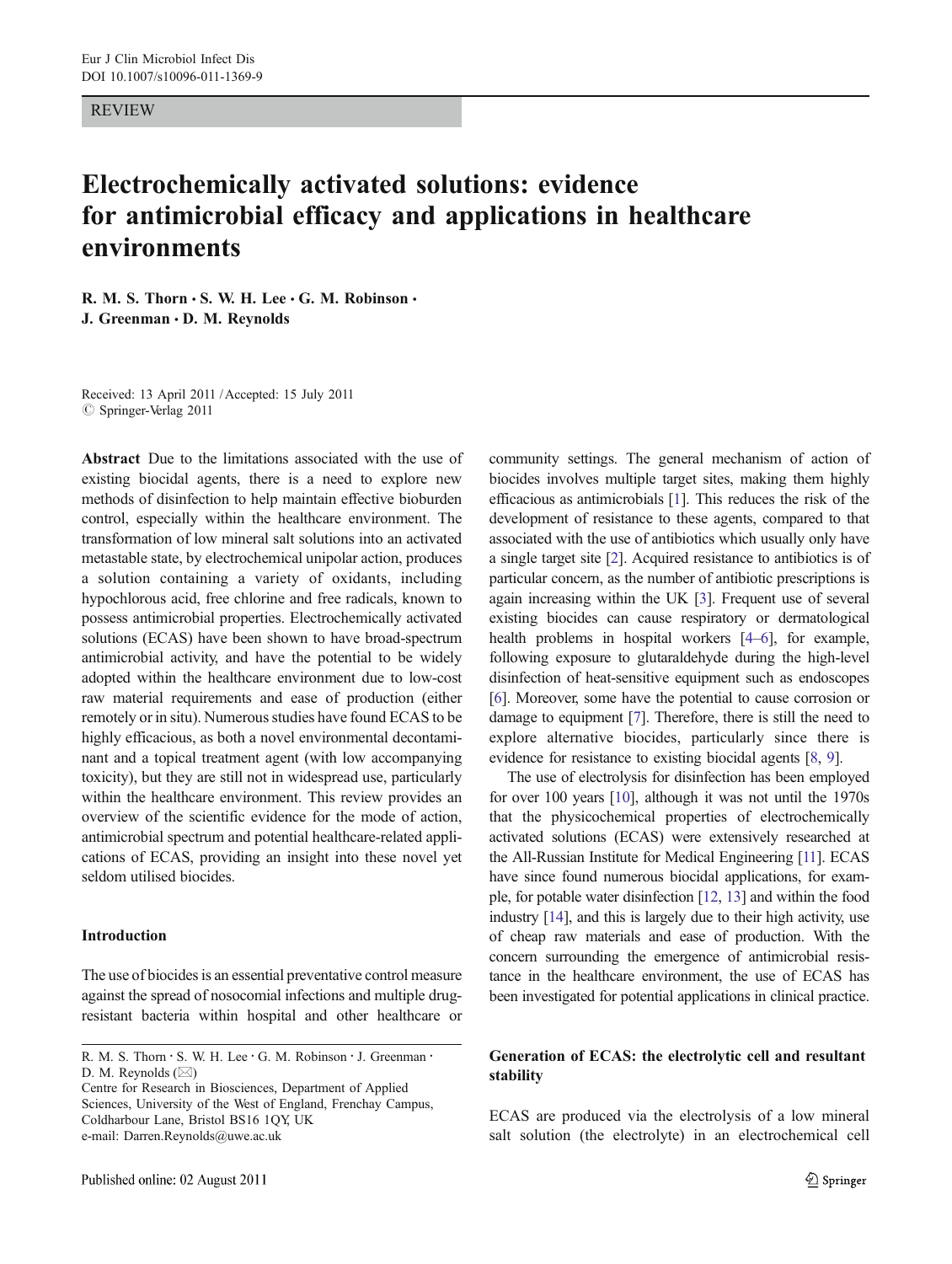<span id="page-1-0"></span>(Fig. 1). When a direct current is applied (A), electrochemical processes at the material electrode surface transform the electrolyte (NaCl) into an activated 'metastable' state, exhibiting elevated chemical reactivity and resulting in the modification of molecular ionic structures [[11](#page-9-0)]. Titanium (Ti) electrodes coated with porous layers of a metal oxide catalyst (e.g.  $RuO<sub>2</sub>$ , TiO<sub>2</sub>, SnO<sub>2</sub>, IrO<sub>2</sub>) [\[15](#page-9-0)] are used due to improved characteristics of stability, selectivity, electrochemical reactivity, corrosion resistance and operating life of electrodes [[16](#page-9-0)–[18\]](#page-9-0). In the anodic chamber (Fig. 1), the continuously perfused salt (NaCl) solution reacts at the anode surface, producing mainly chlorine and oxygen, but also other reactive oxidants which are released into the bulk fluid. This is dependent on the redox reactions of strongly adsorbed electro-active water-derived intermediate molecular species [\[19](#page-9-0)–[22](#page-9-0)], and a large scientific body of evidence now exists for these processes [[15,](#page-9-0) [16,](#page-9-0) [23](#page-9-0), [24\]](#page-9-0). This reaction is pH-dependent and (according to the Nernst equation) dictates which free form of chlorine is most prevalent within generated solution;  $Cl<sub>2</sub>$ , HClO or ClO [[25,](#page-9-0) [26](#page-9-0)]. The exact physicochemical properties of the resulting anolyte (ECAS<sup>a</sup>) is dependent on both the characteristics of the electrochemical cell and its operating parameters, although conditions conducive to a low pH  $(-2-3)$  and high oxidation-reduction potential (ORP) (above +800 mV) are usually sought. In the cathodic chamber (Fig. 1), hydrogen is generated, along with other reactive substances



Fig. 1 Prototypical electrochemical cell used for generating electrochemically activated solutions (ECAS), comprising of two electrodes, an anode (1) and a cathode (2), separated by an ion-permeable exchange diaphragm (3). During operation, a salt solution is continuously perfused into both the anodic and cathodic chambers. The main general chemical reactions thought to occur at each electrode when a unipolar direct current is applied (amperage; A) are shown, with additional chemical transformations being dependent on the nature of the electrode material and specific electrolyte used

(largely antioxidants), resulting in a decrease in the redox potential and an increased pH. Although these cathodic solutions (ECAS<sup>c</sup>) have been used for the effective treatment of industrial effluents [[15\]](#page-9-0), they possess only limited antimicrobial activity [\[27](#page-9-0), [28\]](#page-9-0), and, hence, will not be the focus of this review.

The transformation of the electrolyte into a metastable state is not permanent. Upon the generation and recovery of ECAS<sup>a</sup>, the chemical species present will shift spontaneously from this thermodynamically un-equilibrated condition to a stable non-active form, during what is known as the 'period of relaxation' [\[29](#page-9-0)]. The rate of relaxation, and, thus, the half-life of the active solution, is ECAS<sup>a</sup>-specific [\[30](#page-9-0)]. However, the stability of  $ECAS<sup>a</sup>$  can be improved by increasing the pH, since this shifts the chemical equilibrium towards non-volatile chlorine species; this has been shown experimentally [[10,](#page-9-0) [31\]](#page-9-0). In contrast to the significant reductions in residual free chlorine, studies have shown that the pH, ORP, conductivity and chloride ion concentration levels are all relatively stable during short-term storage [\[31](#page-9-0), [32\]](#page-10-0), indicating that the oxidising potential of these solutions is largely retained.

# Identification of the active antimicrobial agents within ECAS<sup>a</sup>

ECAS<sup>a</sup> characteristically have an ORP of  $+800$  mV to +1,200 mV, creating an environment outside the working range of important microbial processes [[33\]](#page-10-0), including energy-generating mechanisms [\[34\]](#page-10-0). If immersed in these solutions, microorganisms will be exposed to powerful oxidants which will sequester electrons with high efficiency from microbial structural compounds, causing the rupturing of biochemical bonds and subsequent loss of function. Moreover, the high ORP environment is thought to create an unbalanced osmolarity between the ion concentrations in the solution and that within unicellular organisms, further damaging membrane structures [[35](#page-10-0)]. This will cause increased membrane porosity, enabling oxidising moieties (present in excess in ECAS<sup>a</sup>) to penetrate (via diffusion) into the cell cytoplasm, ultimately leading to the inactivation of intracellular protein, lipids and nucleic acid, rendering the cell non-functional.

It has been stated that ORP is more important than free chlorine content in terms of predicting the disinfectant potential of a given  $ECAS<sup>a</sup>$  [\[36](#page-10-0), [37\]](#page-10-0), and this has been demonstrated experimentally by a number of researchers [\[38](#page-10-0), [39](#page-10-0)]. The ORP of ECAS<sup>a</sup> has been found to be inversely proportional to the pH [[37\]](#page-10-0), and that decreasing the pH increases the antimicrobial potential of ECAS<sup>a</sup>, even if the residual chlorine levels are kept constant [\[40](#page-10-0)]. At low pH levels (∼pH 2–5), HOCl will be the predominant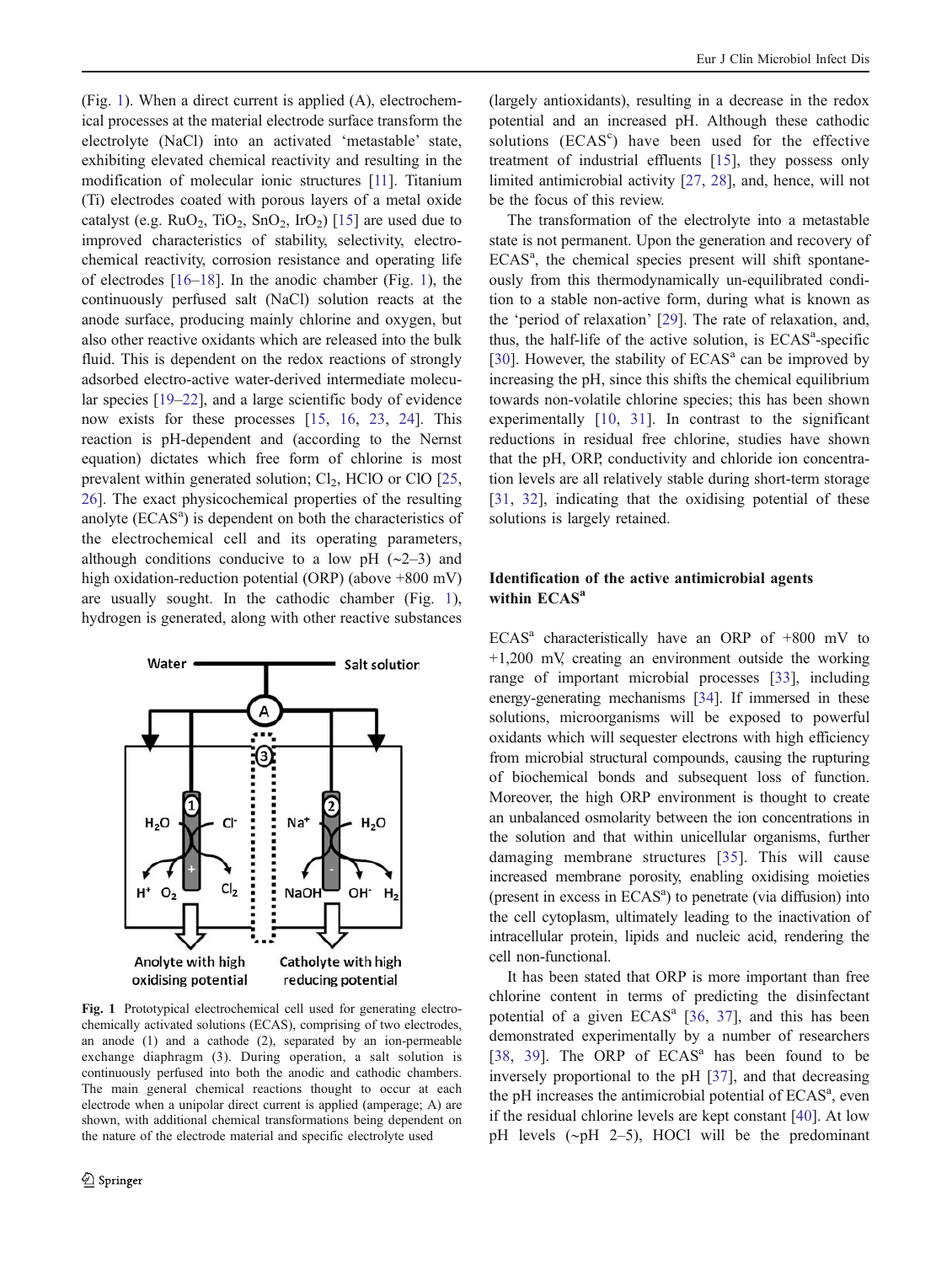chlorine species present, leading many researchers to conclude that HOCl is the primary active agent present in acidic ECAS<sup>a</sup> [[10](#page-9-0), [30,](#page-9-0) [40](#page-10-0)], being known to disrupt microbial structure [\[1](#page-9-0)] and the general cellular activity of proteins [\[2](#page-9-0), [41](#page-10-0), [42\]](#page-10-0). In addition, hydroxyl radicals (the strongest oxidising agent characterised) have also been detected within  $ECAS<sup>a</sup>$  [\[15](#page-9-0), [43](#page-10-0)-[46](#page-10-0)], and it is likely that a combination of active moieties contribute to the antimicrobial efficacy of ECAS<sup>a</sup>, creating an antimicrobial milieu that has been likened to that utilised by phagosomes to induce killing within phagocytic cells of the mammalian immune system [[47\]](#page-10-0).

The antimicrobial efficacy of  $ECAS<sup>a</sup>$  is thought to be at least partially dependent on 'non-specific', short-lived, highly reactive oxidative moieties. These components will react with any organic compounds present within the environment, whether this is the desired target or not. In fact, the presence of organic loading has been shown to significantly reduce the antimicrobial potential of ECAS<sup>a</sup> [\[48](#page-10-0)–[50](#page-10-0)]. This is an important consideration in their application, since where a high organic load is likely, a high-strength solution (high ORP) or continual delivery will be required to maintain a high level of disinfection potential.

# Efficacy of  $ECAS<sup>a</sup>$  against specific microbial targets

The susceptibility assays used by different research groups to assess the antimicrobial efficacy of  $ECAS<sup>a</sup>$  often vary, making direct comparisons problematic. However, if the quantitative studies within the literature are taken together, it is clear that  $ECAS<sup>a</sup>$  is active against a broad spectrum of microorganisms (see Table [1\)](#page-1-0), and these are described and discussed below.

#### Bacteria

Table [1](#page-1-0) lists the aerobic, facultative and anaerobic bacterial species that have been shown to be susceptible to ECAS<sup>a</sup> treatment during in vitro suspension tests. Extensive ECAS biocidal research has also been performed within Russia, Japan and China, although Table [1](#page-1-0) only accounts for those studies published in English language journals. The kill rate  $(k)$  values for the various  $ECAS<sup>a</sup>$  have been calculated using the viable count and time data points provided within each experimental study in order to account for the various experimental protocols (in particular, exposure time), since the kill rate is the key comparator for different biocidal experimental parameters [[73](#page-11-0)]. However, within most studies, only a single contact and recovery time point was used. This is likely to account for the wide variation in kill rates observed, since, if only a single time point is taken

after a long incubation time, an apparently slower kill rate will be recorded, even if the majority of the killing occurred in the first few seconds of exposure. Very few studies have extensively characterised the antimicrobial kinetics of ECAS<sup>a</sup>, and further research is required in this area. Nonetheless, the data is still representative of the spectrum of bactericidal activity of both acidic (pH 2–5) and neutral (pH 5-8) ECAS<sup>a</sup>. It is clear that acidic ECAS<sup>a</sup> has a broad spectrum of activity, including clinically relevant strains after only short exposure times (high kill rate), comparable to other regularly used disinfectants, including sodium hypochlorite, chlorhexidine gluconate, glutaraldehyde and benzalkonium chloride [[74,](#page-11-0) [75](#page-11-0)]. The exact chemical composition of  $ECAS<sup>a</sup>$  can vary, but one study comparing the antimicrobial activity of various commercial acidic  $ECAS<sup>a</sup>$  solutions generated using either 'pure' (reverseosmosed) or 'local' tap water showed no differences in activity [[51\]](#page-10-0). More recently, there has been increased interest in  $p$ H-neutralised  $ECAS<sup>a</sup>$  as an antimicrobial (e.g. Sterilox<sup>™</sup> and Microcyn<sup>™</sup>), and although previous studies have shown antimicrobial efficacy to be a function of pH [\[30](#page-9-0), [31](#page-9-0), [40](#page-10-0)], these solutions have also shown broad-spectrum bactericidal activity [[61,](#page-10-0) [62,](#page-10-0) [76](#page-11-0)] (Table [1](#page-1-0)). Neutralised ECAS<sup>a</sup> are thought to benefit from increased biocompatibility and longer shelf life [\[76](#page-11-0)] and, hence, they may be more commercially valuable, having been proven to retain significant antimicrobial activity. However, few direct comparisons of acidic and pH-neutralised ECAS<sup>a</sup> have been made (in particular, shelf life), precluding any meaningful conclusions, and further research is required to determine the effect of altering the pH alone on antimicrobial efficacy.

The high lipid content outer membrane and cell membrane bacterial structures are likely to be the primary  $ECAS<sup>a</sup>$  target.  $ECAS<sup>a</sup>$  are thought to sequester electrons from these structures, rendering them unstable, potentially allowing oxidants to penetrate into the cell cytoplasm, causing widespread oxidation and the inactivation of essential cellular processes [[76\]](#page-11-0). Low pH could also sensitise the outer membrane of Gram-negative bacterial cells, enabling more efficient entry of hypochlorous acid [\[1](#page-9-0)]. It has been postulated that the high ORP of  $ECAS<sup>a</sup>$ interferes with the cellular redox signalling pathways (e.g. glutathione disulphide–glutathione couple), causing cell permeabilisation, oxidative intra-cellular formation of disulphide bridges, consequent changes in protein structure and function, and, ultimately, cell lysis [[39\]](#page-10-0). The effect of  $ECAS<sup>a</sup>$  on bacterial cells has been directly observed using transmission electron microscopy [\[60](#page-10-0), [66\]](#page-10-0), atomic force microscopy [\[39](#page-10-0), [77](#page-11-0)] and fluorescence microscopy [[39\]](#page-10-0), providing evidence of the direct effects on the bacterial cell envelope. Once within the bacterial cell, ECAS<sup>a</sup> has been shown to cause the total destruction of chromosomal and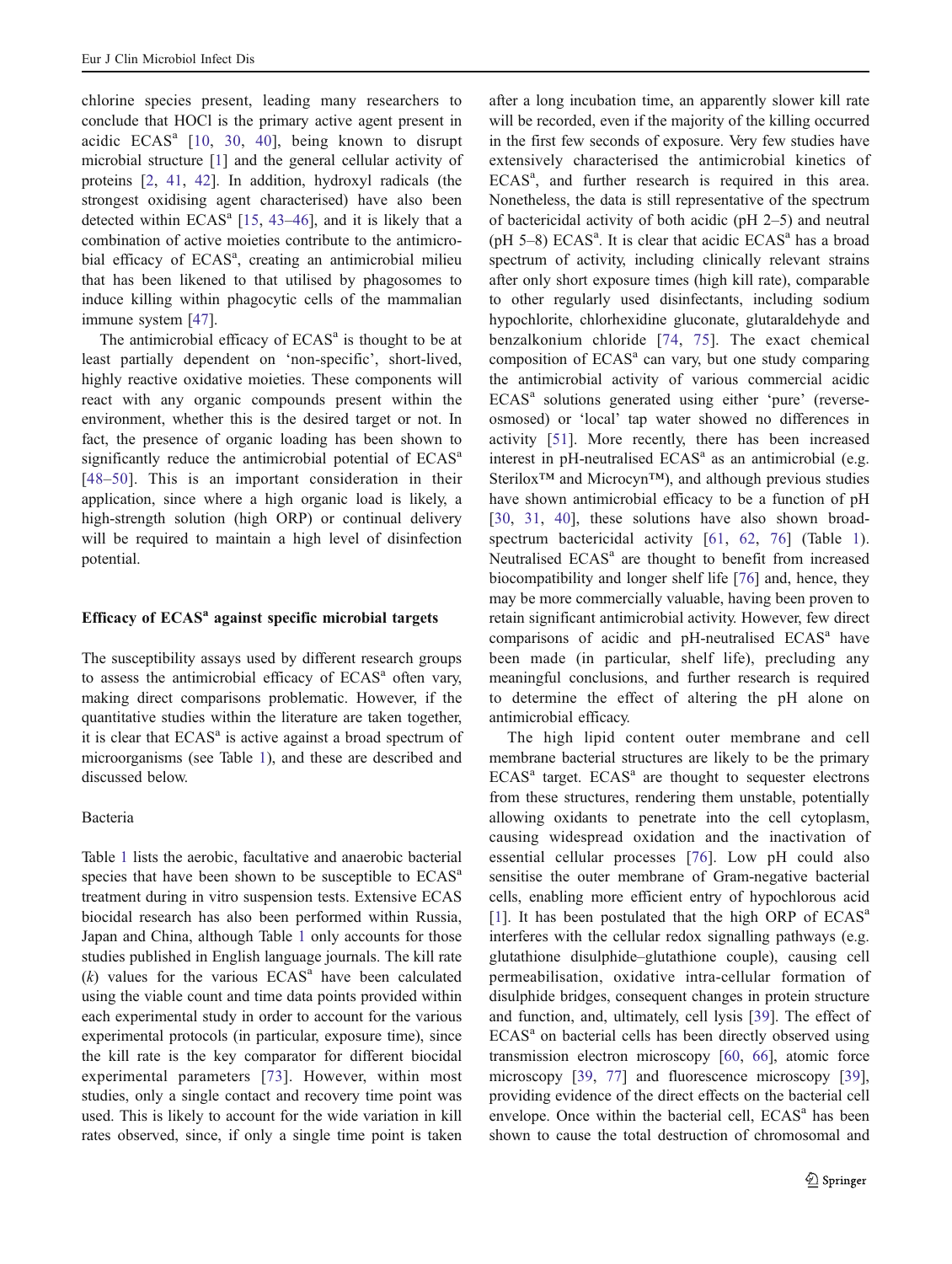<span id="page-3-0"></span>Table 1 Range of experimental kill rates determined for acidic (pH 2– 5) and neutralised (pH 5–8) electrochemically activated solution anolyte (ECAS<sup>a</sup>) against aerobic, facultative and anaerobic bacterial target species, bacterial spores, and eukaryotic cells, within in vitro suspension tests. Kill rates  $(k)$  are expressed as  $log_{10}$  colony-forming units (CFU)  $ml^{-1}$  reduction per minute from the viable count and time data points provided within the literature, and, therefore, must be taken as the lowest estimates. Qualitative studies are reported where no quantitative data exist in the literature

| Target organism                      | Experimental kill rates (k) of various ECAS <sup>a</sup> ( $log_{10}$ CFU ml <sup>-1</sup> reduction per minute) |                               |
|--------------------------------------|------------------------------------------------------------------------------------------------------------------|-------------------------------|
|                                      | Acidic ECAS <sup>a</sup>                                                                                         | Neutralised ECAS <sup>a</sup> |
| Aerobic/facultative bacteria         |                                                                                                                  |                               |
| Acinetobacter spp.                   | $+$ [51]                                                                                                         | 10.0 [52]                     |
| Actinobacillus actinomycetemcomitans | $+$ [53]                                                                                                         | $+ [53]$                      |
| Aeromonas liquefaciens               | 13.8 [54]                                                                                                        |                               |
| Alcaligenes faecalis                 | 13.6 [54]                                                                                                        |                               |
| <b>Bacillus</b> subtilis             | $+$ [10]                                                                                                         | $1.7$ [55]                    |
| <b>Bacillus</b> cereus               | $2.3 - 5.9$ [30, 54, 56]                                                                                         |                               |
| Burkholderia cepacia                 | 34.5 [57]                                                                                                        |                               |
| Citrobacter freundii                 | 13.3 [54]                                                                                                        |                               |
| Campylobacter jejuni                 | 44.9 [58]                                                                                                        |                               |
| Escherichia coli                     | $1.4-37.4$ [36, 38, 40, 54, 56, 57, 59, 60]                                                                      | $1.7-16.0$ [48, 52, 59, 61]   |
| Enterobacter aerogenes               | 16.0 [58]                                                                                                        | 10.0 [52]                     |
| Enterococcus spp.                    | 14.5 [54]                                                                                                        | $3.5 - 15.4$ [48, 52, 62]     |
| <b>VRE</b>                           |                                                                                                                  | $3.5 - 10.0$ [52, 62]         |
| Flavobacter spp.                     | 14.2 [54]                                                                                                        |                               |
| Haemophilus influenzae               |                                                                                                                  | $>10.0$ [52]                  |
| Helicobacter pylori                  | $+ [63]$                                                                                                         | 3.50 [62]                     |
| Lactobacillus spp.                   |                                                                                                                  | 4.4–5.0 [55]                  |
| Legionella pneumophila               |                                                                                                                  | 8.0 [64]                      |
| Listeria monocytogenes               | $1.3-16.3$ [36, 40, 56, 65]                                                                                      |                               |
| Klebsiella spp.                      |                                                                                                                  | $10.0$ [52]                   |
| Micrococcus luteus                   |                                                                                                                  | $10.0$ [52]                   |
| Mycobacterium spp.                   | $+$ [66, 67]                                                                                                     | $3.5 - 5.1$ [57, 63]          |
| Proteus spp.                         | 14.0 $[54]$                                                                                                      | $10.0$ [52]                   |
| Pseudomonas aeruginosa               | 14.1-37.4 [54, 57, 68]                                                                                           | 8.0-16.0 [48, 52, 64]         |
| Salmonella spp.                      | $6.1 - 8.0$ [59, 69]                                                                                             | 5.2-16.0 [59, 61, 65]         |
| Serratia marcescens                  | 37.4 [57]                                                                                                        | $10.0$ [52]                   |
| Staphylococcus spp.                  | 3.7-37.4 [54, 57, 59, 60, 69]                                                                                    | 3.9-16.0 [55, 59, 61, 64, 69] |
| <b>MRSA</b>                          | 28.8-37.4 [57, 68]                                                                                               | 13.4 [48]                     |
| <b>MRSE</b>                          |                                                                                                                  | $3.2$ [55]                    |
| Streptococcus spp.                   | $+$ [51, 53]                                                                                                     | $3.8 - 5.0$ [55]              |
| Xanthomonas maltophilia              | $+$ [51]                                                                                                         |                               |
| Anaerobic bacteria                   |                                                                                                                  |                               |
| Actinomyces spp.                     | $+$ [53]                                                                                                         | $2.9$ [55]                    |
| Bifidobacterium bifidum              |                                                                                                                  | 5.0 [55]                      |
| <b>Bacteroides</b> fragilis          |                                                                                                                  | $10.0$ [52]                   |
| Eubacterium lentum                   |                                                                                                                  | $3.0$ [55]                    |
| Fusobacterium nucleatum              | $+$ [53]                                                                                                         | $2.9$ [55]                    |
| Peptococcus niger                    |                                                                                                                  | $4.2$ [55]                    |
| Peptostreptococcus anaerobius        |                                                                                                                  | 4.1 [55]                      |
| Prevotella melaninogenica            | $+$ [53]                                                                                                         | 5.8 [55]                      |
| Porphyromonas spp.                   | $+$ [53]                                                                                                         | $3.5$ [55]                    |
| Prevotella loeschii                  | $+$ [53]                                                                                                         | 5.5 [55]                      |
| Propionibacterium acnes              |                                                                                                                  | 4.6 [55]                      |
| Veillonella parvula                  |                                                                                                                  | 4.7 [55]                      |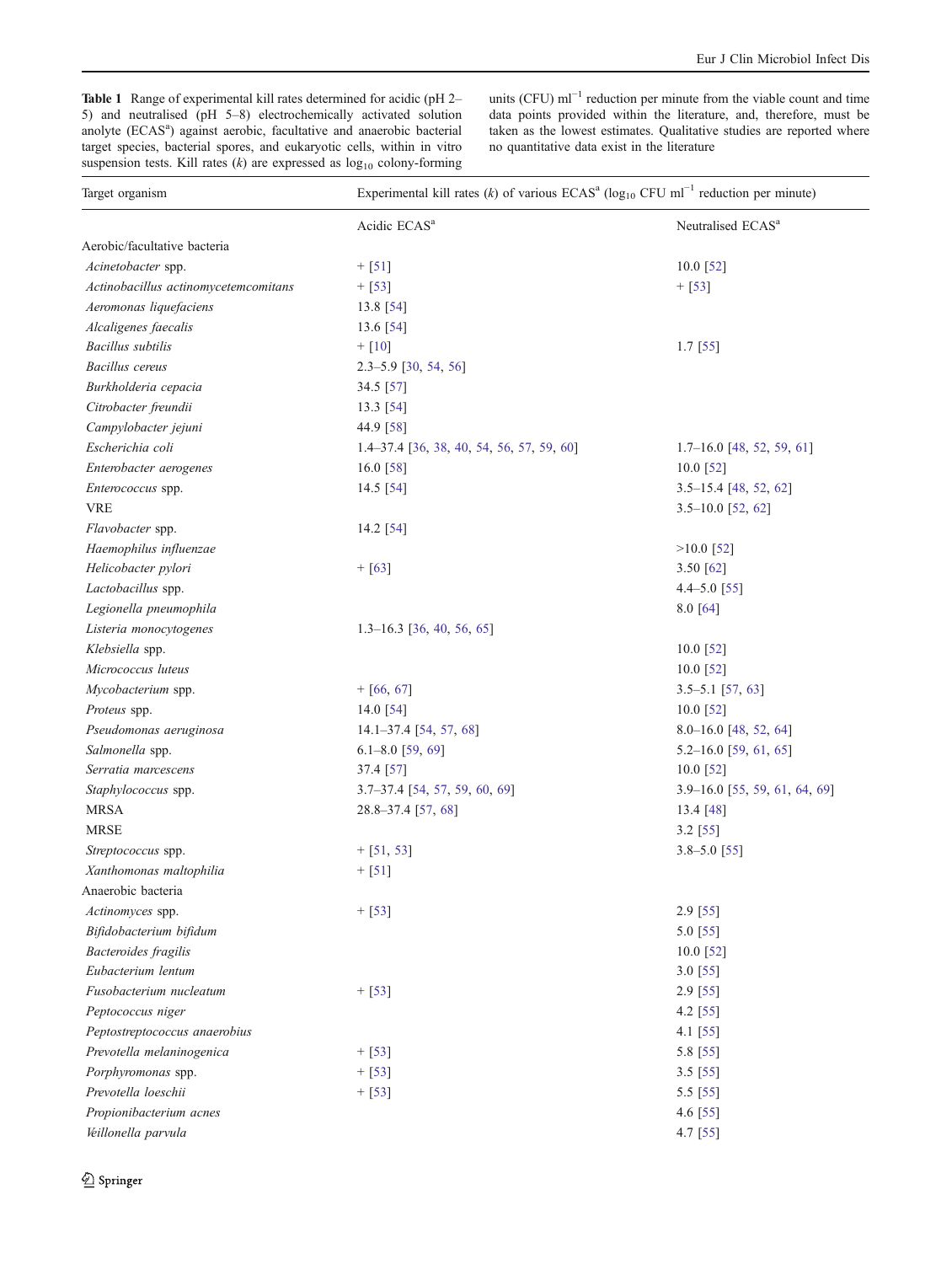| Table 1 (continued)            |                                                                                    |                             |  |
|--------------------------------|------------------------------------------------------------------------------------|-----------------------------|--|
| Target organism                | Experimental kill rates (k) of various $ECASa (log10 CFUm-1 reduction per minute)$ |                             |  |
| Bacterial spores               |                                                                                    |                             |  |
| Bacillus anthracis             |                                                                                    | $0.2$ [70]                  |  |
| Bacillus atrophaeus            | $3.7$ [68]                                                                         | $0.4 - 2.0$ [52, 61]        |  |
| Bacillus cereus                | $1.32 - 6.98$ [54, 56]                                                             |                             |  |
| Bacillus subtilis              | $0.9$ [66]                                                                         | $1.0 - 15.0$ [48, 71]       |  |
| Clostridium difficile          | 16.3 [68]                                                                          | $2.0$ [62]                  |  |
| Clostridium perfringens        |                                                                                    | $0.04$ [72]                 |  |
| Streptomyces spp.              | $+$ [28]                                                                           | $+$ [28]                    |  |
| Eukaryotes                     |                                                                                    |                             |  |
| Aspergillus spp.               | 1.48 $[46]$                                                                        | $5.25$ [46]                 |  |
| Candida spp.                   | $3.5$ [62]                                                                         | $3.5-16.0$ [48, 61, 62, 64] |  |
| Cryptosporidium parvum oocysts |                                                                                    | $*$ [72]                    |  |
| Various environmental fungi    | $+$ [70]                                                                           |                             |  |

VRE: vancomycin-resistant Enterococcus; MRSA: methicillin-resistant Staphylococcus aureus; MRSE: methicillin-resistant Staphylococcus epidermidis

+Qualitative study only

\*1.3 log reduction of oocyst infectivity in 1 h

plasmid DNA, RNA and proteins when analysed using both sodium dodecyl sulphate polyacrylamide gel electrophoresis (SDS-PAGE) [\[60](#page-10-0), [78](#page-11-0), [79](#page-11-0)] and a restriction fragment length polymorphism pattern (RFLP) assay [\[66\]](#page-10-0). However, it is likely that cell death/lysis results from the early events involved with cell membrane disruption and consequent potassium leakage from the cell.

## Bacterial spores

Bacterial spores are innately more resistant to antimicrobial treatment due to various physiological factors [\[80](#page-11-0), [81](#page-11-0)].  $ECAS<sup>a</sup>$  (in common with all known biocides) have shown reduced efficacy against spores compared to vegetative cells, although it is evident from the literature that significant sporicidal activity has still been proven in vitro for both acidic and neutralised ECAS<sup>a</sup> (see Table [1\)](#page-3-0). One study using acidic  $ECAS<sup>a</sup>$  in conjunction with a kinetic assay showed spores of Bacillus atrophaeus to be significantly more resistant than *Clostridium difficile*, although both test strains were reduced to minimum detection levels within 90 s of exposure  $[68]$  $[68]$ . pH-neutralised ECAS<sup>a</sup> have been found to have greater sporicidal activity than some existing biocides, e.g. glutaraldehyde [[51\]](#page-10-0), 70% ethanol or 70% isopropanol [\[61](#page-10-0)]. Moreover, a pH-neutralised ECAS<sup>a</sup> was found to have a significant sporicidal activity against the potential bio-terrorism agent Bacillus anthracis, equivalent to that of 5% calcium hypochlorite advocated by the U.S. military for the decontamination of spores on skin or surfaces [[82\]](#page-11-0). The authors concluded that, due to the toxic and corrosive nature that existing agents posed to human health, pH-neutralised ECAS<sup>a</sup> may offer a real practical alternative.

One study using Bacillus subtilis knock-out mutant spores showed that ECAS<sup>a</sup> was not targeting DNA or germination as its primary mechanism of action, as evidenced by the observation of germination-specific events even in killed spores  $[71]$  $[71]$ . It was postulated that  $ECAS<sup>a</sup>$  oxidatively modifies the inner membrane, targeting proteins and unsaturated fatty acids, and that, since this membrane structure will eventually become the outgrowing spores' cell membrane, this ultimately renders the spore non-functional [\[71](#page-11-0)].

# Biofilms

Microorganisms are now known to form resistant biofilm structures [\[83,](#page-11-0) [84\]](#page-11-0), which are thought to have evolved as a tenacious survival strategy [[85](#page-11-0)]. Although these structural communities are undoubtedly ubiquitous in nature, few experimental studies have been performed to specifically investigate the sensitivity of these 'antimicrobial-tolerant' communities to ECAS<sup>a</sup>. The effective removal of mature Pseudomonas aeruginosa biofilms from the surface of glass and stainless steel after treatment with either acidic or neutralised ECAS<sup>a</sup> has been shown in vitro by light and electron microscopy [\[86](#page-11-0)]. In addition, removal of the extracellular matrix of both Escherichia coli and sulphatereducing bacterial biofilms has been observed using atomic force microscopy in vitro, after treatment with acidic ECAS<sup>a</sup> [\[77\]](#page-11-0), indicating its possible application as an antibiofouling agent. Listeria monocytogenes biofilms, formed on the surface of stainless steel coupons, were also shown to be sensitive to a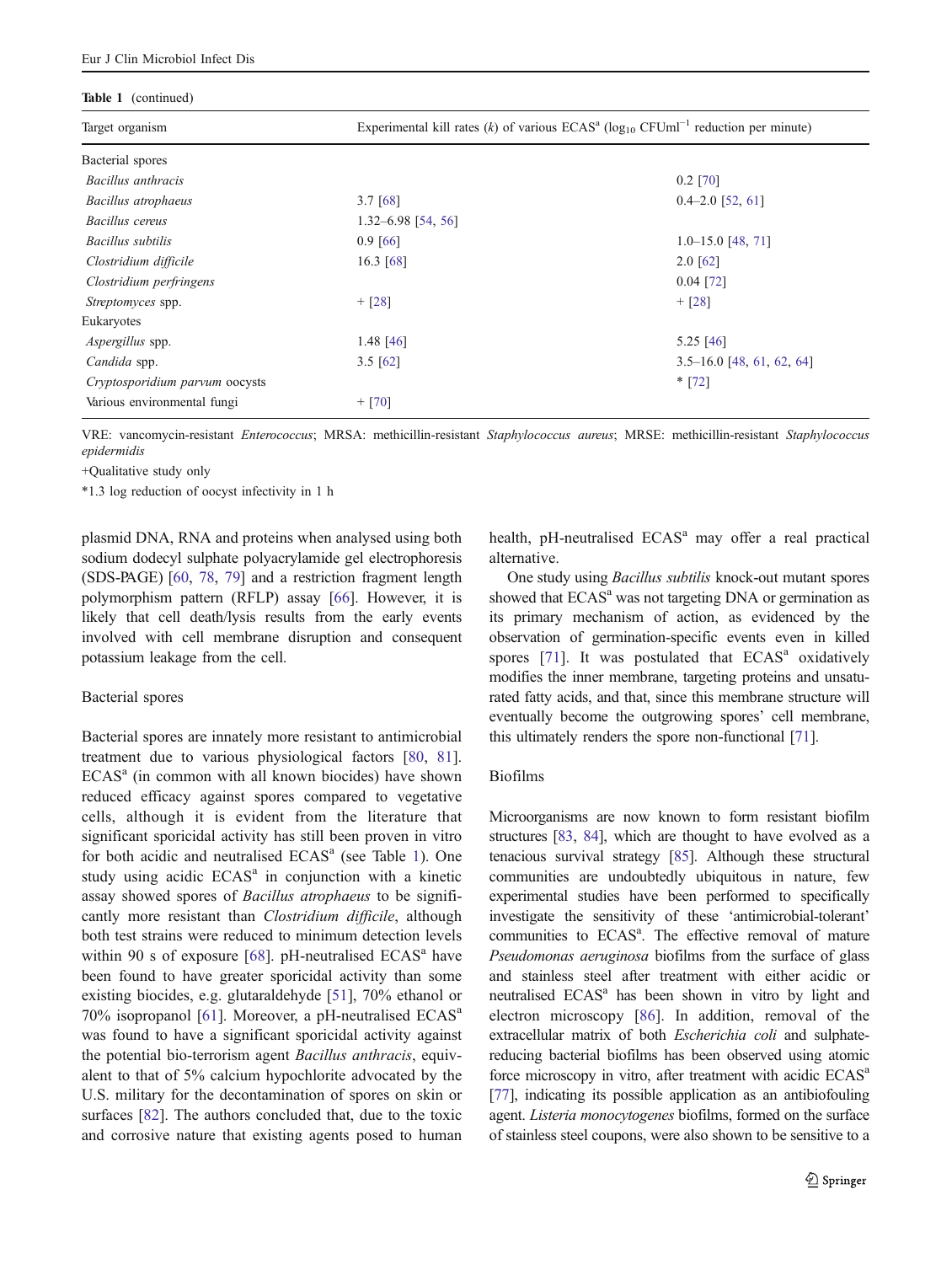neutralised  $ECAS<sup>a</sup>$ , which elicited a 9  $log<sub>10</sub>$  reduction after 5 min of treatment [\[86\]](#page-11-0). Numerous other studies have looked at the inactivation of surface-associated bacterial cells subsequent to ECAS<sup>a</sup> treatment, and have shown significant activity against Staphylococcus aureus (including methicillinresistant S. aureus [MRSA]), Enterococcus faecalis, E. coli, L. monocytogenes, Acinetobacter baumannii, Helicobacter pylori and Mycobacterium spp. [\[7,](#page-9-0) [27](#page-9-0), [63,](#page-10-0) [69](#page-11-0), [87\]](#page-11-0). Biofilms are of particular concern in the oral cavity, as these polymicrobial communities can contribute to periodontal disease states and ECAS<sup>a</sup> have been shown to be effective at removing necrotic dentine and pulp tissue, as well as microorganisms from tooth surfaces [\[88\]](#page-11-0), which would otherwise likely lead to biofilm development associated with oral diseases.

The antimicrobial activity of  $ECAS<sup>a</sup>$  is dependent on highly reactive non-specific oxidants (as previously described), and these active moieties are almost certainly competitively quenched by the high levels of organic load present within a biofilm structure (particularly the extracellular polymeric matrix). Therefore, a sufficient concentration and exposure time would be required to reach cells deeper within the biofilm architecture. In fact, one author postulated that hydroxyl radicals present in  $ECAS<sup>a</sup>$  may cause the collapse of the highly structured hydrated biofilm matrix by removing hydrogen ions (through oxidation), exposing deeper biofilm cells to antimicrobial agents [\[89](#page-11-0)]. Collectively, the literature supports the potential use of  $ECAS<sup>a</sup>$  against biofilms structures, but further research is required in this area to elucidate the kinetics and characterise appropriate treatment regimens.

#### Eukaryotes

 $ECAS<sup>a</sup>$  is a broad-spectrum, non-selective biocide, hence, it has been shown to effectively inactivate certain pathogenic eukaryotic species (see Table [1\)](#page-1-0) and is thought to damage cellular functional structures [\[46](#page-10-0)]. Of particular note is its efficacy against Cryptosporidium parvum, a waterborne pathogen that has previously been shown to be resistant to standard chlorine treatment [[90\]](#page-11-0). pH-neutralised ECAS<sup>a</sup> showed significant activity against C. parvum oocysts in contrast to little or no activity using a free chlorine solution [\[72](#page-11-0)]. Although few eukaryotic pathogens have been tested for their sensitivity to  $ECAS<sup>a</sup>$  (see Table [1](#page-1-0)), it is evident from a study using environmental fungal species that it has significant broad-spectrum antifungal potential [[70\]](#page-11-0). The sensitivity of eukaryotic cells to ECAS<sup>a</sup> raises concerns regarding mammalian toxicity, which is considered later.

#### Microbial toxins

The ability of ECAS to inactivate pre-formed bacterial toxins has been investigated using staphylococcal

enterotoxin-A (SEA) [[91](#page-11-0)]. This toxin is classically heatstable and resistant to treatment with strong acid and alkali; nonetheless, significant inactivation was recorded when  $ECAS<sup>a</sup>$  was present in excess [[91\]](#page-11-0). In-depth analysis found that the immunoreactive site of SEAwas denatured (even in the presence of organic loading) and that extensive peptide fragmentation occurred with accompanying loss of amino acid content [\[91](#page-11-0)]. The ability of  $ECAS<sup>a</sup>$  to inactivate fungal toxins has been investigated using the aflatoxin of Aspergillus parasiticus and a significant reduction in the mutagenic potential of this aflatoxin was measured using a conventional Ames test [[44\]](#page-10-0). The mode of action was postulated to be mediated by free-radical reactions, since the presence of radical scavengers (mannitol and thiourea) significantly reduced the efficacy of  $ECAS<sup>a</sup>$  in destroying aflatoxin [[44\]](#page-10-0). These isolated reports of the ability of  $ECAS<sup>a</sup>$  to inactivate microbial toxins indicate its efficacy not only at killing whole microorganisms, but also deactivating or degrading their virulence factors.

#### Viruses

Chemical disinfection is seen as a valuable tool in limiting the environmental spread of infectious virions. Numerous studies have demonstrated the virucidal activity of ECAS<sup>a</sup> against a broad range of targets [[48](#page-10-0), [51](#page-10-0), [61,](#page-10-0) [92](#page-11-0)–[97\]](#page-11-0), comparable to that of other biocidal agents [[92\]](#page-11-0). Most methodologies expose virus particles in suspension to  $ECAS<sup>a</sup>$  in the presence/absence of organic loading, whereby ECAS<sup>a</sup> reduces the number of viable virus particles as measured by cytopathic effects of the target virions in subsequently infected cell lines [\[48](#page-10-0), [51](#page-10-0)]. An immunoassay has been used to assess ECAS<sup>a</sup>-treated hepatitis B virus (HBV) surface antigen (in the absence of an appropriate whole-cell bioassay) and a significant concentrationdependent reduction in the measured antigenicity was observed [\[93\]](#page-11-0). The authors postulated that this was indicative of a reduction in the infectivity of human HBV [\[93](#page-11-0)] and this is supported by the finding that  $ECAS<sup>a</sup>$ reduced the infectivity of a hepatitis B surrogate, duck hepatitis B virus, indicating the efficacy of  $ECAS<sup>a</sup>$  against hepadnaviruses [[92\]](#page-11-0). Similarly, the  $ECAS<sup>a</sup>$  treatment of the norovirus surrogate bacteriophage MS2 was shown to significantly reduce infectivity, although significantly longer exposure times were required for surface-associated virions, presumably due to reduced accessibility of the active moieties [[94\]](#page-11-0). It was, therefore, suggested that carrier/surface tests are more appropriate when testing the virucidal activity of environmental biocides. Fogged  $ECAS<sup>a</sup>$  has been found to significantly reduce the surface levels of both human norovirus and surrogate viruses, as detected by reverse transcriptase polymerase chain reaction [\[94](#page-11-0)], and both acidic and neutralised  $ECAS<sup>a</sup>$  have shown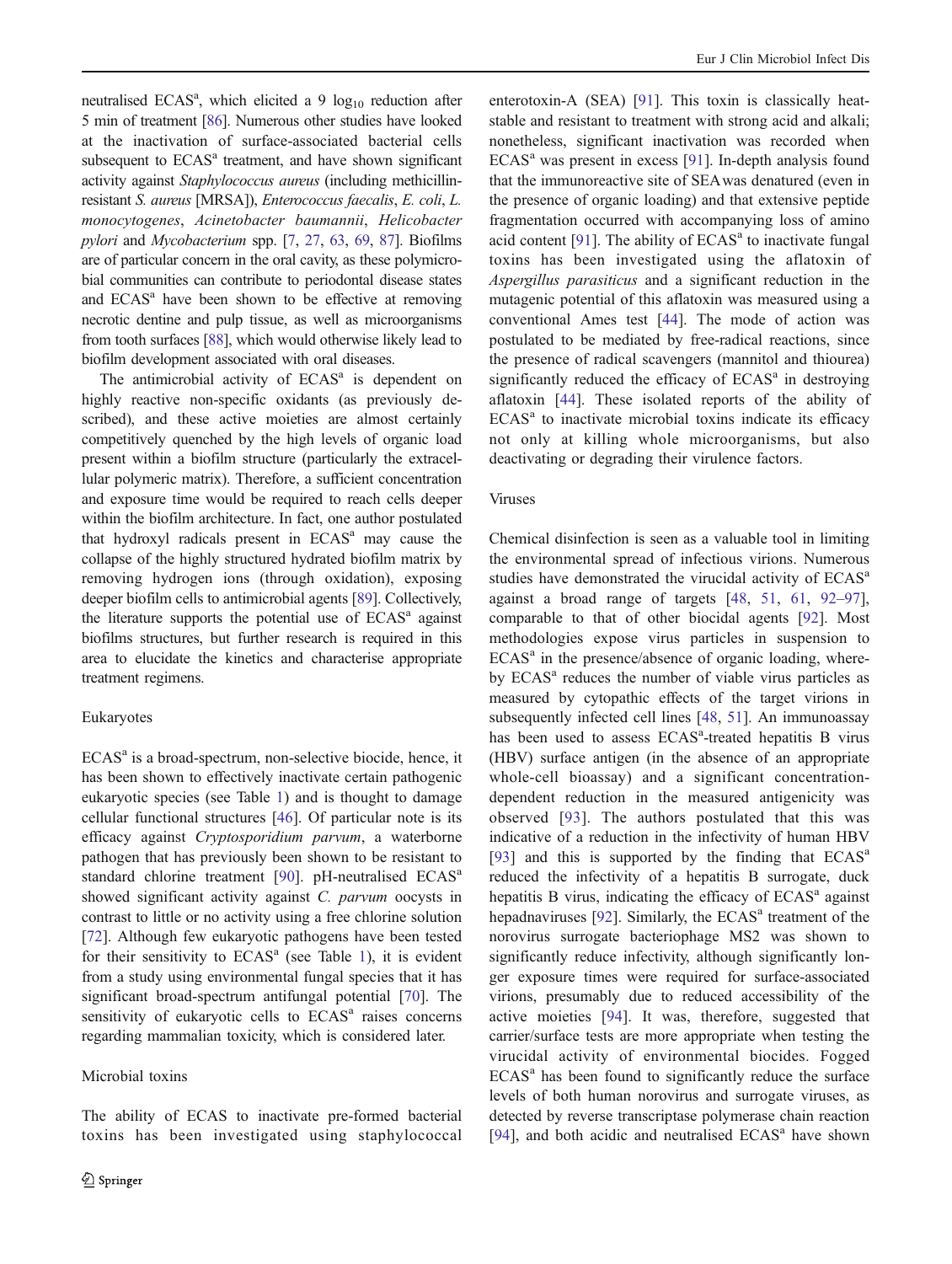<span id="page-6-0"></span>significant activity against human immunodeficiency virus (HIV), even when infectious particles are pre-adsorbed onto an inanimate surface [[61,](#page-10-0) [95\]](#page-11-0). Since viruses do not have cell walls, it has been postulated that the mode of action is likely to be the inactivation of surface protein, destruction of the viral envelope, inactivation of viral enzymes or the destruction of viral nucleic acid [[92,](#page-11-0) [93\]](#page-11-0), collectively eradicating their potential infectivity. In support of this theory, at least some ECAS<sup>a</sup> components have been shown to penetrate the viral envelope [\[93](#page-11-0)].

## Potential toxicity

The goal of disinfection is to reduce potentially pathogenic microbial populations to safe levels. In the clinical environment where contact with humans is either likely (e.g. cleaning products) or inevitable (e.g. topical treatments), agents must not be hazardous or toxic to living tissue, according to their particular application and in-use concentrations. A large scientific body of evidence now exists indicating the safety and non-toxicity of  $ECAS<sup>a</sup>$  [\[11](#page-9-0)]. A single-dose and 28-day repeated dose oral toxicity study of ECAS<sup>a</sup> in rats found no evidence of adverse effects [\[98](#page-11-0)], and mice given free access to ECAS<sup>a</sup> as drinking water for 8 weeks showed no toxic side effects [\[99](#page-11-0)]. Moreover, no toxicity has been observed using in-use concentrations during acute oral toxicity tests  $(LD_{50})$  upon application to mucous membranes, in accumulation irritation tests or in sensitisation tests, indicating its biocompatibility [[52,](#page-10-0) [92,](#page-11-0) [93](#page-11-0), [100](#page-11-0)–[102\]](#page-11-0). In fact, the observed biocompatibility of  $ECAS<sup>a</sup>$  has often been determined at relatively high exposure levels, in comparison with the anticipated low levels that would be used in the real clinical situation [\[103](#page-11-0)]. The incubation of ECAS<sup>a</sup> with human cell lines in vitro has shown more mixed results, where some studies have shown no effect [\[102](#page-11-0), [104\]](#page-11-0), while others have shown significant cytotoxicity [[105](#page-11-0)–[107\]](#page-11-0), although usually to a lesser degree than other commonly used biocides [[104](#page-11-0)–[106\]](#page-11-0). However, in vitro cytotoxicity is not always indicative of toxicity when used in vivo, as has been observed previously [[105](#page-11-0)]. In vitro mutagenicity studies have failed to find any evidence of ECAS<sup>a</sup> induced genotoxicity, using either the Ames test [\[102](#page-11-0)] or the genotoxicity micronucleus test [[52\]](#page-10-0), indicating its safe usage. Moreover, a recent wide-ranging toxicity study on a neutralised ECAS<sup>a</sup> found that it did not degrade nucleic acids or induce oxidative damage in dermal fibroblasts in vitro [\[47](#page-10-0)]. This study led the authors to conclude that ECAS<sup>a</sup> did not target cell nuclei, produced only limited damage to cell membranes and did not induce DNA oxidation or accelerated ageing [[47\]](#page-10-0). It is also worth noting that ECAS<sup>a</sup> presents no environmental hazard, since it slowly reverts to salt water during the period of chemical

relaxation, and is effectively inactivated by organic matter when present in trace amounts.

## Potential corrosiveness of ECAS

The potential for biocides to cause material corrosion must be investigated before being widely used to disinfect inanimate surfaces.  $ECAS<sup>a</sup>$  have highly oxidative properties, hence, this is of particular concern if  $ECAS<sup>a</sup>$  are to be used as broad-spectrum multipurpose disinfectants. Few scientific studies have been performed to specifically investigate this, although one study has shown that lowlevel metal corrosion (stainless steel) and synthetic resin degradation occurred during a 36-day incubation with various acidic  $ECAS<sup>a</sup>$  (replenished daily) [\[51](#page-10-0)]. This was described as "surface corrosion undetectable to the naked eye" in comparison to the strong corrosion exhibited by a 0.1% sodium hypochlorite solution also tested as a comparison over the same 36-day exposure time. It was concluded that these experimental results, coupled with their observations of the use of  $ECAS<sup>a</sup>$  within a clinical setting for  $>3$  years (with no observed corrosion problems), demonstrated a low risk of ECAS<sup>a</sup>-mediated corrosion. A more recent study has shown that acidic ECAS<sup>a</sup> had no adverse effect on stainless steel surfaces (after 8 days of contact), but significant corrosion was seen for carbon steel and, to a lesser extent, on copper and aluminium surfaces [\[108](#page-11-0)], likely to be due to the known susceptibility of these materials to oxidising agents (particularly chloride ions). Interestingly, this study showed how corrosion could be limited by using neutralised  $ECAS<sup>a</sup>$  [[108\]](#page-11-0), highlighting the importance of testing the corrosive nature of specific  $ECAS<sup>a</sup>$  within the real-world situation where they are to be applied.

# Antimicrobial applications in healthcare: evidence of efficacy

Although initially used in an empirical manner, a large scientific body of evidence now exists from investigating the comparable merits of using ECAS<sup>a</sup> against the 'best available treatment' within various medical disciplines:

(i) Treatment and prevention of wound infection

The use of targeted antibiotic therapy is essential in wound care for the treatment of known wound infections (e.g. S. aureus), but, due to the rise of antimicrobial resistance, the general use of broad-spectrum antibiotics is being restricted. Therefore, although prophylactic antibiotics are still used in surgery, broad-spectrum biocides are finding increased usage in antiseptic scrubs,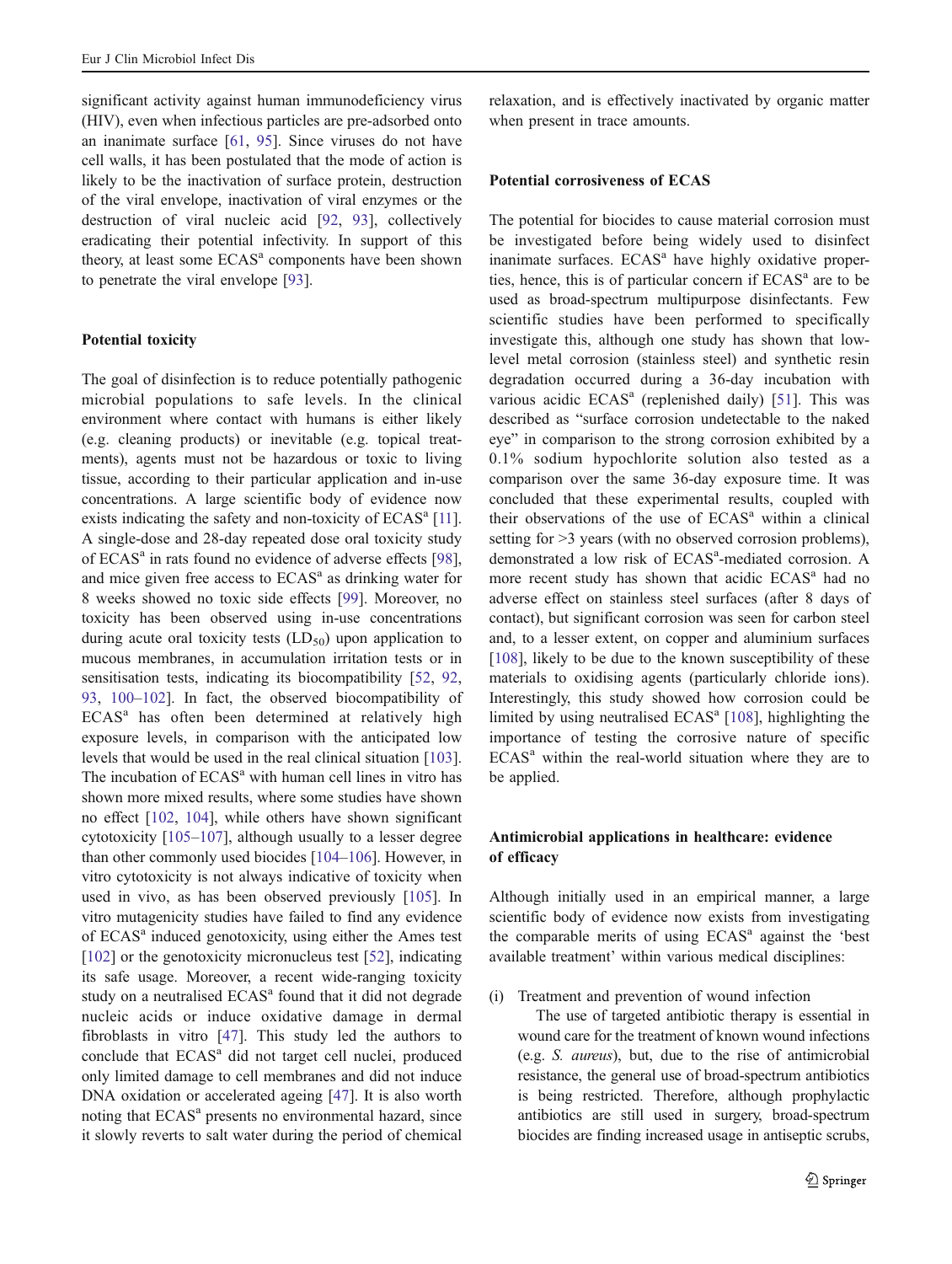as wound irrigants, as well as for incorporation into wound-dressing products. Acidic ECAS<sup>a</sup> used twicedaily to wash infectious defects or ulcers (15 case study participants) was shown to reduce bacterial infections and aid debridement, often where traditional treatment was found to be ineffective [[109](#page-11-0)]. In another case studybased trial, seven patients with peritonitis or intraperitoneal abscesses underwent twice-daily ECAS<sup>a</sup> lavage procedures, and were found to revert to a microbialnegative state within  $3-7$  days [[33\]](#page-10-0). ECAS<sup>a</sup> treatment significantly improved the survival rates within a rodent in vivo burn wound model infected with P. aeruginosa, along with a reduction in serum endotoxin levels [[110\]](#page-12-0). Moreover, acidic ECAS<sup>a</sup> have been found to promote re-epithelisation (in an in vivo burn wound model), increasing the proliferation of lymphocytes and macrophages associated with dense collagen deposition [\[111\]](#page-12-0). The clinical evidence for the use of  $ECAS<sup>a</sup>$  is largely based on small-scale case studies, but it has shown promise in reducing bacterial infections in burn wounds [\[112](#page-12-0)], for the treatment of refractory chronic ulcers [\[109\]](#page-11-0), as well as synergistic necrotising infections [[113\]](#page-12-0), and a neutralised ECAS is now commercially available specifically for the treatment of wounds (Dermacyn, Oculus Innovative Sciences, Petaluma, CA, USA [\[114](#page-12-0)]). Neutral  $ECAS<sup>a</sup>$  have been shown to significantly increase healing rates and reduce pain levels in recalcitrant venous leg ulcers [\[115,](#page-12-0) [116\]](#page-12-0), improve healing outcomes in diabetic foot ulcers [\[47](#page-10-0), [117,](#page-12-0) [118\]](#page-12-0), shown potential applications in advanced wound care in combination with negative pressure therapy [\[119](#page-12-0)] and have been shown to be more effective than povidone– iodine in treating diabetic foot ulcers [\[120\]](#page-12-0). Moreover, a recent randomised controlled trial using a daily instillation of  $p$ H-neutralised  $ECAS<sup>a</sup>$  within wound dressings for the management of wide postsurgical lesions of the diabetic foot found it to significantly improve healing rates, while significantly reducing the bacterial load (compared to the control treatment, povidone–iodine) with no reported adverse effects [\[121\]](#page-12-0).

 $ECAS<sup>a</sup>$  is thought to help promote healing by reducing the bacterial load, enhancing local blood supply, accelerating neovascularisation, reducing inflammation and producing an environment hostile to opportunistic pathogens [\[117](#page-12-0)]. In addition, it is also thought to reduce odour levels by reacting with putrefacting necrotic tissue  $[47]$ . ECAS<sup>a</sup> have been trialled as a preventative therapeutic solution for postoperative infection [\[122](#page-12-0)] and reductions in the rates of infection (including those attributable to MRSA) have been observed [[123](#page-12-0)]. ECAS<sup>a</sup> have also shown potential for use in disinfecting the ocular surface [\[105\]](#page-11-0) and the treatment of inflammatory acne lesions [\[124\]](#page-12-0), providing

further evidence of their anti-inflammatory activity. Collectively,  $ECAS<sup>a</sup>$  have shown promise in providing effective infection control with minimal damage to the regenerating host tissue. However, due to the predominately small-scale case study-based nature of the trials conducted, the evidence must be viewed with caution, and large-scale trials will be required before wide-spread usage is likely to be accepted.

- (ii) Treatment and prevention of periodontal disease
- The dental community has long sought adequate antimicrobial products to try to control proliferation of the indigenous oral microflora, particularly during dental surgery when the barrier functions of the host are often compromised. Early studies have shown that  $ECAS<sup>a</sup>$  is capable of removing the smear layer from root canals in vivo [\[88](#page-11-0)] and was as effective as chlorhexidine in inhibiting plaque formation in human subjects [\[125](#page-12-0)]. This confirmed that the in vitro activity of ECAS<sup>a</sup> against oral microorganisms (see Table [1](#page-1-0)) was also observed in vivo, whereby acidic, neutralised and low available chlorine concentration ECAS<sup>a</sup> have all been shown to be active against cariogenic bacteria [\[53\]](#page-10-0). A tooth irrigant should not only possess antimicrobial activity, but also provide mechanical flushing action and dissolve remnants of organic tissue, ideally without damaging surrounding healthy tissue. One pilot study using extracted teeth showed that the combined application of  $ECAS<sup>a</sup>$  and  $ECAS<sup>c</sup>$ could be used as an effective root canal cleaning solution, comparable to sodium hypochlorite, as visualised by ESEM [\[126](#page-12-0)]. However, the antimicrobial efficacy of ECAS<sup>a</sup> compared to the 'best available treatment' has been questioned by some authors, who have shown it to have only limited activity compared to other in-use treatments, e.g. EDTA or NaOCl [[27,](#page-9-0) [127,](#page-12-0) [128\]](#page-12-0). The discrepancies in the literature are likely due to the method of delivery, and this has been suggested to be the critical treatment factor [\[128](#page-12-0), [129\]](#page-12-0). (iii) Medical device disinfection

One of the earliest clinical applications of ECAS<sup>a</sup> was for disinfecting medical equipment, and there are many studies showing its efficacy at disinfecting endoscopy equipment [[48,](#page-10-0) [62](#page-10-0), [63](#page-10-0), [102\]](#page-11-0), including bronchoscopes [\[7](#page-9-0)] and haemodialysis equipment [[51\]](#page-10-0). However, due to the low levels of corrosion associ-ated with ECAS<sup>a</sup> use (see the section titled [Potential](#page-6-0) [Corrosiveness of ECAS](#page-6-0)), one UK endoscope manufacturer has stated that its warranty is void if ECAS<sup>a</sup> is used to disinfect them [[130\]](#page-12-0). Interestingly, one study showed clinical bacterial isolates to be more resistant than 'laboratory' strains to ECAS<sup>a</sup> treatment [[48\]](#page-10-0), highlighting the need to include targets relevant to the in-use application of this technology during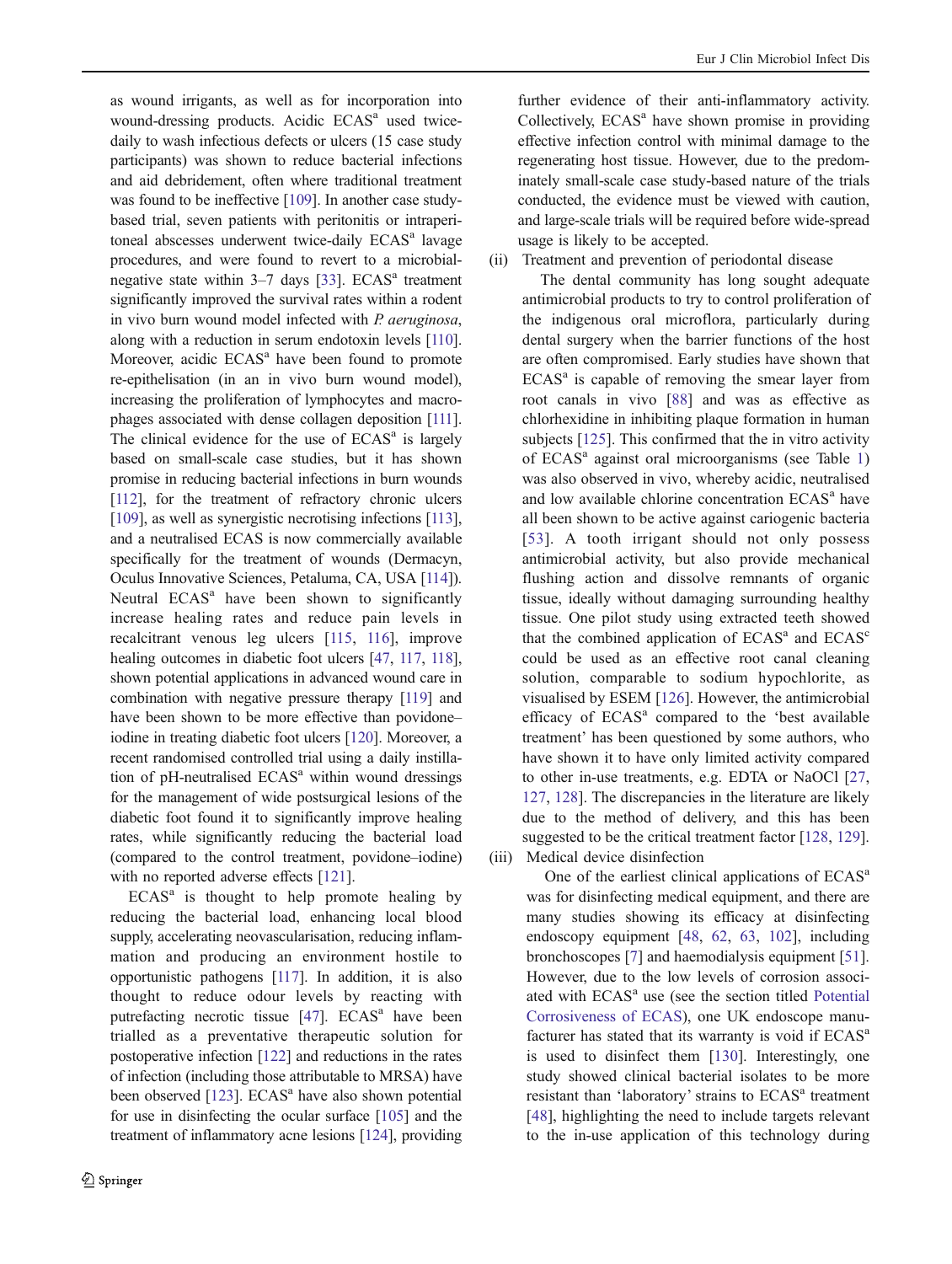research and development. One concern in dental environments is the microbial contamination of dental unit water lines, which, if inadequately disinfected, may harbour polymicrobial biofilms containing potentially pathogenic organisms. Since  $ECAS<sup>a</sup>$  have been shown to be effective at removing biofilms, it is perhaps not surprising that they have proven to be useful in reducing the bacterial load of these medical devices [[89,](#page-11-0) [131\]](#page-12-0). The fast-acting nature of these disinfectants reduces required contact and exposure times, potentially enabling high-throughput disinfection of medicinal equipment, often an important factor for repeat-use medical apparatus.

(iv) Environmental decontamination

Potentially pathogenic microorganisms can persist within the healthcare environment not only via direct transmission from patient to patient, but also through survival on the diverse array of inanimate surfaces present. Although viruses may only persist for short periods, bacteria can survive for months using the lowlevel nutrient sources available [[132](#page-12-0)] or can revert to a dormant state (e.g. spores) until they are exposed to conditions conducive to growth. The potential use of  $ECAS<sup>a</sup>$  to disinfect inanimate surfaces has been shown experimentally  $[69]$ , and fogged  $ECAS<sup>a</sup>$  has shown activity against MRSA, Acinetobacter baumannii and norovirus [[94](#page-11-0), [133\]](#page-12-0). This could have relevant applications in decontaminating large spaces (e.g. hospital wards), and targeted use of fogged/aerosolised ECAS<sup>a</sup> may help control healthcare-associated infection outbreaks. A neutralised ECAS<sup>a</sup> has been shown to be effective at reducing bacterial levels in industrial cooling towers in accordance with the UK Health and Safety Commission (HSC) Approved Code of Practice and Guidance (ACOP) [\[134\]](#page-12-0). Since severalhospital outbreaks of Legionella pneumophila are thought to have originated from contaminated cooling towers [\[135\]](#page-12-0), this demonstrates the wide range of applications where  $ECAS<sup>a</sup>$  may help to control the microbial bioburden within global healthcare environments. Interestingly,  $ECAS<sup>a</sup>$  have also been investigated for their application in hand washing, but, although showing significant reductions in bacterial numbers compared to washing in water, have shown only limited activity when compared to existing agents [\[136](#page-12-0)–[139](#page-12-0)].

## **Discussion**

The introduction of the Biocidal Product Directive 98/8/EC, and subsequent ongoing 10-year review of all existing and

emerging biocidal agents, has significantly reduced the number of biocide products available on the European market (as well as limiting the introduction of new or novel agents), largely due to the prohibitive costs involved with gaining approval [\[140](#page-12-0)]. Therefore, it is imperative that medical, government, industrial and academic institutions collaborate in order to help develop or validate the use of novel biocidal products in maintaining effective bioburden control, especially within the healthcare environment. The advantages and disadvantages of ECAS<sup>a</sup> as applied to its potential usage within a healthcare setting are listed in Table 2. Although there is an initial expenditure on the electrolytic cell, once installed, the production of active solutions is cheap due to the relative abundance of raw materials  $(H<sub>2</sub>O$  and NaCl). Due to on-site generation and low operator skill requirements, high ECAS<sup>a</sup> production rates can be achieved, and this negates the need for the transport or storage of biocidal chemicals. The broadspectrum antimicrobial activity of  $ECAS<sup>a</sup>$  enables highlevel disinfection as defined by the Centers for Disease Control and Prevention (CDC) [\[141](#page-12-0)], and their favourable biocompatibility means that  $ECAS<sup>a</sup>$  are ideally suited as both an environmental decontaminant and in the control or treatment of skin surface or mucous membrane infections.  $ECAS<sup>a</sup>$  do have their limitations. In general, they cannot be stored for long periods and the potency of  $ECAS<sup>a</sup>$  will be dependent on the efficiency of the generator cell. In addition, acidic ECAS solutions can cause low levels of corrosion to some materials [[108\]](#page-11-0), and its antimicrobial activity quickly diminishes on contact with organic substrates [\[49](#page-10-0)]. Therefore, it is important that, for every new application, the actual  $ECAS<sup>a</sup>$  disinfection or treatment regimen is appropriately designed and supported by a scientific body of evidence to validate its usage. For example, for effective disinfection in the presence of high

Table 2 General advantages and disadvantages of ECAS<sup>a</sup> as applied to its potential usage within a healthcare setting

| Advantages                                 | Disadvantages                            |
|--------------------------------------------|------------------------------------------|
| • Broad-spectrum antimicrobial<br>activity | • Initial expenditure on generator       |
| • Rapid disinfection time                  | • Generator servicing and<br>maintenance |
| • Inexpensive                              | • Limited shelf life                     |
| • Easily accessible raw materials          | • Inactivated by organic loading         |
| • On-site or in-situ generation            | • Acidic $ECASa$ can be corrosive        |
| • Requires little operator skill           |                                          |
| • Limited toxicity                         |                                          |
| • Environmentally compatible               |                                          |
| • Evidence of being<br>anti-inflammatory   |                                          |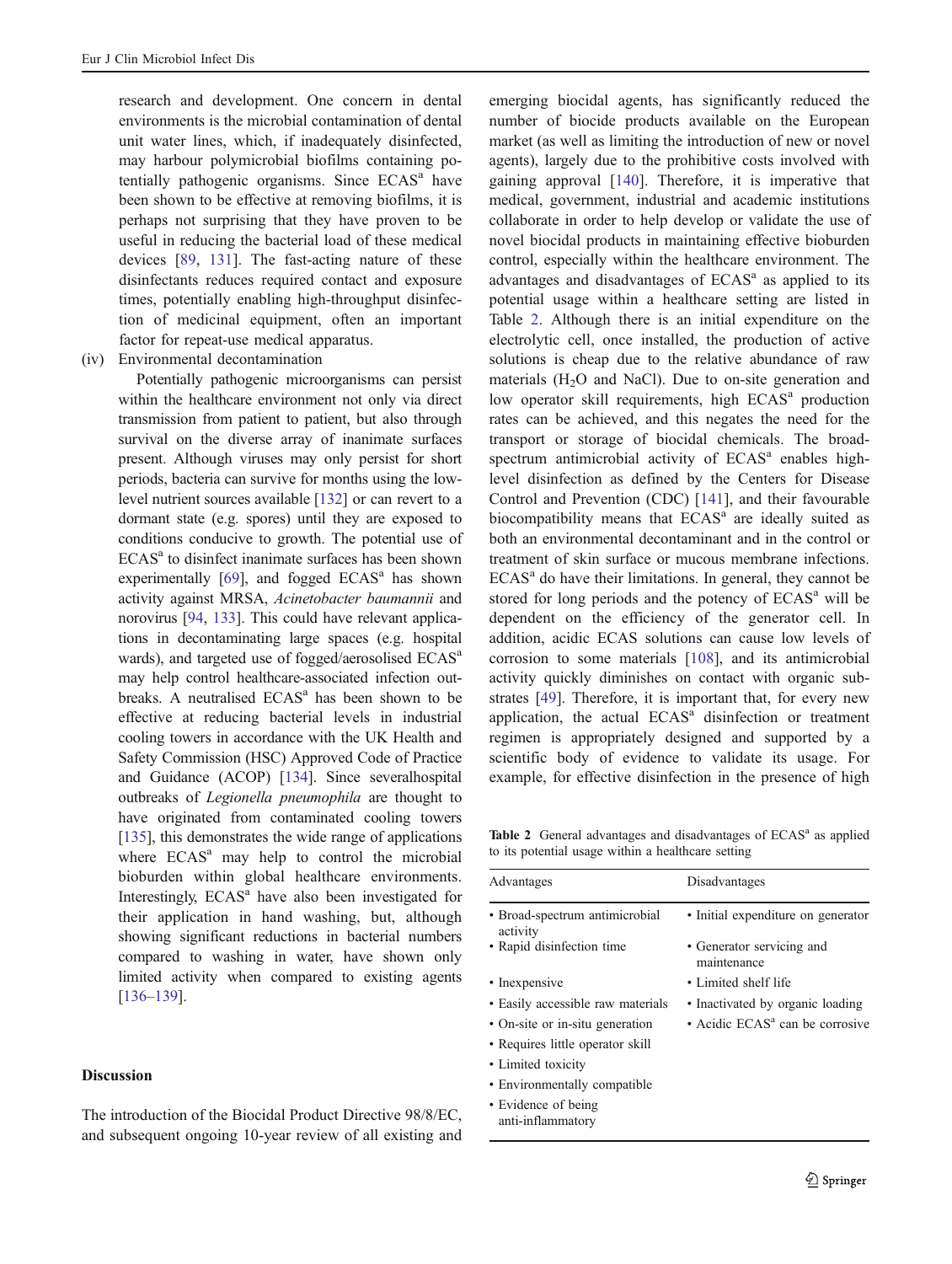<span id="page-9-0"></span>organic loads, repeated or continual delivery of ECAS may be required. However, characteristics undesirable for one application may be advantageous in another, and the organic quenching of ECAS<sup>a</sup> activity is likely to underpin its low toxicity, thereby, promoting its usage as a skin and mucous membrane antiseptic.

The effective use of disinfectants within the healthcare environment almost certainly provides widespread protection to both healthcare practitioners and patients against possible contamination with potentially pathogenic organisms. Moreover, with the concern over antibiotic-resistant nosocomial infections, new or novel broad-spectrum antimicrobial treatments are in high demand. ECAS have been studied for many years and have been found to be highly efficacious biocidal agents, with increasing reports of their effectiveness in realworld applications; however, they are still not in widespread use, particularly within the healthcare environment. The paucity of wide-ranging clinical trials is likely to be a contributing factor, but recent guidelines do recognise the potential of ECAS<sup>a</sup> for disinfection and sterilisation in healthcare facilities [[141\]](#page-12-0). Further application-focussed research and development is required if ECAS are to replace established methods of disinfection and antisepsis, and find common usage within healthcare environments.

Acknowledgements The authors would like to thank Dann Turner for his critical assessment of the manuscript.

## References

- 1. Denyer SP (1995) Mechanisms of action of antibacterial biocides. Int Biodeterior Biodegrad 36(3–4):227–245
- 2. McDonnell G, Russell AD (1999) Antiseptics and disinfectants: activity, action, and resistance. Clin Microbiol Rev 12(1):147– 179
- 3. Health Protection Agency (HPA) (2008) Antimicrobial resistance and prescribing in England, Wales and Northern Ireland. HPA, London
- 4. Di Stefano F, Siriruttanapruk S, McCoach J, Burge PS (1999) Glutaraldehyde: an occupational hazard in the hospital setting. Allergy 54:1105–1109
- 5. Sobaszek A, Hache JC, Frimat P, Akakpo V, Victoire G, Furon D (1999) Working conditions and health effects of ethylene oxide exposure at hospital sterilization sites. J Occup Environ Med 41 (6):492–499
- 6. Rideout K, Teschke K, Dimich-Ward H, Kennedy SM (2005) Considering risks to healthcare workers from glutaraldehyde alternatives in high-level disinfection. J Hosp Infect 59(1):4–11
- 7. Middleton AM, Chadwick MV, Sanderson JL, Gaya H (2000) Comparison of a solution of super-oxidized water (Sterilox) with glutaraldehyde for the disinfection of bronchoscopes, contaminated. J Hosp Infect 45(4):278–282
- 8. Fraise AP (2002) Biocide abuse and antimicrobial resistance—a cause for concern? J Antimicrob Chemother 49(1):11–12
- 9. Scientific Committee on Emerging and Newly Identified Health Risks (SCENIHR) (2009) Assessment of the antibiotic resistance effects of biocides. SCENIHR, European Commission
- 10. Nakagawara S, Goto T, Nara M, Ozawa Y, Hotta K, Arata Y (1998) Spectroscopic characterization and the pH dependence of bactericidal activity of the aqueous chlorine solution. Anal Sci 14:691–698
- 11. Prilutsky VI, Bakhir VM (1997) Electrochemically actuating water: anomalous characteristics, mechanism of biological action. VNIIIMT, Moscow
- 12. Kraft A (2008) Electrochemical water disinfection: a short review. Platinum Metals Rev 52(3):177–185
- 13. Barratt LP, Lloyd BJ, Graham JD (1990) Comparative evaluation of two novel disinfection methods for small-community water treatment in developing countries. Aqua 39(6):396–404
- 14. Huang Y-R, Hung Y-C, Hsu S-Y, Huang Y-W, Hwang D-F (2008) Application of electrolyzed water in the food industry. Food Control 19(4):329–345
- 15. Cai Z (2005) Characterisation of electrochemically activated solutions for use in environmental remediation. Ph.D. Thesis. University of the West of England, Bristol
- 16. Trasatti S (1987) Progress in the understanding of the mechanism of chlorine evolution at oxide electrodes. Electrochim Acta 32 (3):369–382
- 17. Trasatti S (2000) Electrocatalysis: understanding the success of DSA®. Electrochim Acta 45(15–16):2377–2385
- 18. Evdokimov S (2000) Mechanism of chlorine evolutionionization on dimensionally stable anodes. Russ J Electrochem 36(3):227–230
- 19. Burke LD, O'Neill JF (1979) Some aspects of the chlorine evolution reaction at ruthenium dioxide anodes. J Electroanal Chem 101(3):341–349
- 20. Erenburg R, Krishtalik L, Rogozhina N (1984) PH effect on chlorine reaction kinetics on ruthenium titanium oxide anode. Elektrokhimiya 20:1183–1190
- 21. Boggio R, Carugati A, Lodi G, Trasatti S (1985) Mechanistic study of  $Cl_2$  evolution at Ti-supported  $Co_3O_4$  anodes. J App Electrochem 15(3):335–349
- 22. Trasatti S (1991) Physical electrochemistry of ceramic oxides. Electrochim Acta 36(2):225–241
- 23. Devilliers D, Mahe E (2007) Modified titanium electrodes. In: Nunez M (ed) New trends in electrochemistry research. Nova Science Publishers, Inc., New York, pp 1–60
- 24. Tomcsányi L, De Battisti A, Hirschberg G, Varga K, Liszi J (1999) The study of the electrooxidation of chloride at  $RuO<sub>2</sub>/$ TiO2 electrode using CV and radiotracer techniques and evaluating by electrochemical kinetic simulation methods. Electrochim Acta 44(14):2463–2472
- 25. Stoner GE, Cahen GL Jr, Sachyani M, Gileadi E (1982) The mechanism of low frequency a.c. electrochemical disinfection. Bioelectrochem Bioenerget 9(3):229–243
- 26. McPherson LL (1993) Understanding ORP's role in the disinfection process. Water Eng Manage 140(11):29–31
- 27. Gulabivala K, Stock CJR, Lewsey JD, Ghori S, Ng Y-L, Spratt DA (2004) Effectiveness of electrochemically activated water as an irrigant in an infected tooth model. Int Endod J 37(9):624–631
- 28. Hotta K, Kawaguchi K, Saitoh F, Saito N, Suzuki K, Ochi K, Nakayama T (1994) Antimicrobial activity of electrolyzed NaCl solutions: effect on the growth of *Streptomyces* spp. Actinomycetologica 8(2):51–56
- 29. Petrushanko IY, Lobyshev VI (2001) Nonequilibrium state of electrochemically activated water and its biological activity. Biofizika 46(3):389–401
- 30. Len SV, Hung YC, Erickson M, Kim C (2000) Ultraviolet spectrophotometric characterization and bactericidal properties of electrolyzed oxidizing water as influenced by amperage and pH. J Food Prot 63:1534–1537
- 31. Len SV, Hung YC, Chung D, Anderson JL, Erickson MC, Morita K (2002) Effects of storage conditions and pH on chlorine loss in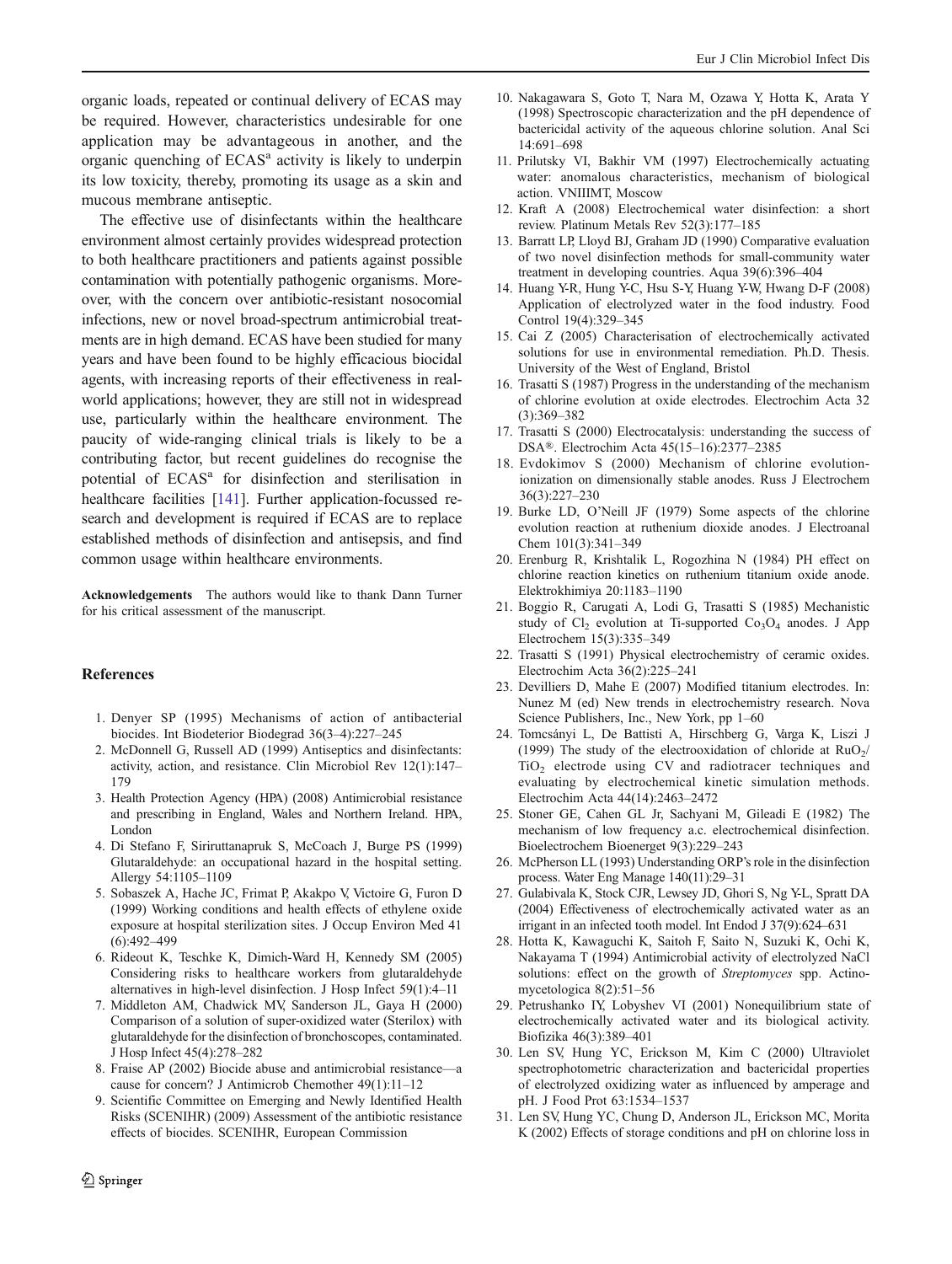<span id="page-10-0"></span>electrolyzed oxidizing (EO) water. J Agric Food Chem 50 (1):209–212

- 32. Hsu S-Y, Kao H-Y (2004) Effects of storage conditions on chemical and physical properties of electrolyzed oxidizing water. J Food Eng 65(3):465–471
- 33. Inoue Y, Endo S, Kondo K, Ito H, Omori H, Saito K (1997) Trial of electrolyzed strong acid aqueous solution lavage in the treatment of peritonitis and intraperitoneal abscess. Artif Organs 21(1):28–31
- 34. Kumon K (1997) What is functional water? Artif Organs 21  $(1):2-4$
- 35. Chittoria RK, Yootla M, Sampatrao LM, Raman SV (2007) The role of super oxidized solution in the management of diabetic foot ulcer: our experience. Nepal Med Coll J 9:125–128
- 36. Venkitanarayanan KS, Ezeike GO, Hung Y-C, Doyle MP (1999) Efficacy of electrolyzed oxidizing water for inactivating Escherichia coli O157:H7, Salmonella enteritidis, and Listeria monocytogenes. Appl Environ Microbiol 65(9):4276–4279
- 37. Al-Haq MI, Seo Y, Oshita S, Kawagoe Y (2002) Disinfection effects of electrolyzed oxidizing water on suppressing fruit rot of pear caused by Botryosphaeria berengeriana. Food Res Int 35 (7):657–664
- 38. Kim C, Hung YC, Brackett RE (2000) Roles of oxidationreduction potential in electrolyzed oxidizing and chemically modified water for the inactivation of food-related pathogens. J Food Prot 63:19–24
- 39. Liao LB, Chen WM, Xiao XM (2007) The generation and inactivation mechanism of oxidation-reduction potential of electrolyzed oxidizing water. J Food Eng 78(4):1326–1332
- 40. Park H, Hung Y-C, Chung D (2004) Effects of chlorine and pH on efficacy of electrolyzed water for inactivating Escherichia coli O157:H7 and Listeria monocytogenes. Int J Food Microbiol 91 (1):13–18
- 41. McKenna SM, Davies KJ (1988) The inhibition of bacterial growth by hypochlorous acid. Possible role in the bactericidal activity of phagocytes. Biochem J 254(3):685–692
- 42. Barrette WC Jr, Hannum DM, Wheeler WD, Hurst JK (1989) General mechanism for the bacterial toxicity of hypochlorous acid: abolition of ATP production. Biochemistry 28(23):9172–9178
- 43. Yonemori S, Takimoto Y, Min KH, Jitsugiri Y, Simohira T, Miyake H (1997) Analysis of hydroxyl radical generated in electrolyzed strong acid aqueous solution by electron spin resonance spectroscopy. Nippon Kagaku Kaishi 7:497–501
- 44. Suzuki T, Noro T, Kawamura Y, Fukunaga K, Watanabe M, Ohta M, Sugiue H, Sato Y, Kohno M, Hotta K (2002) Decontamination of aflatoxin-forming fungus and elimination of aflatoxin mutagenicity with electrolyzed NaCl anode solution. J Agric Food Chem 50(3):633–641
- 45. Comninellis C (1994) Electrocatalysis in the electrochemical conversion/combustion of organic pollutants for waste water treatment. Electrochim Acta 39(11–12):1857–1862
- 46. Xiong K, Liu HJ, Liu R, Li LT (2010) Differences in fungicidal efficiency against Aspergillus flavus for neutralized and acidic electrolyzed oxidizing waters. Int J Food Microbiol 137(1):67–75
- 47. Martínez-De Jesús FR, Ramos-De la Medina A, Remes-Troche JM, Armstrong DG, Wu SC, Lázaro Martínez JL, Beneit-Montesinos JV (2007) Efficacy and safety of neutral pH superoxidised solution in severe diabetic foot infections. Int Wound J 4(4):353–362
- 48. Selkon JB, Babb JR, Morris R (1999) Evaluation of the antimicrobial activity of a new super-oxidized water, Sterilox®, for the disinfection of endoscopes. J Hosp Infect 41(1):59–70
- 49. Park E-J, Alexander E, Taylor GA, Costa R, Kang D-H (2009) The decontaminative effects of acidic electrolyzed water for Escherichia coli O157:H7, Salmonella typhimurium, and Listeria monocytogenes on green onions and tomatoes with differing organic demands. Food Microbiol 26(4):386–390
- 50. Oomori T, Oka T, Inuta T, Arata Y (2000) The efficiency of disinfection of acidic electrolyzed water in the presence of organic materials. Anal Sci 16(4):365–369
- 51. Tanaka N, Fujisawa T, Daimon T, Fujiwara K, Yamamoto M, Abe T (1999) The effect of electrolyzed strong acid aqueous solution on hemodialysis equipment. Artif Organs 23(12):1055–1062
- 52. Gutierrez AA (2006) The science behind stable, super-oxidized water. Wounds 18(Suppl 1):7–10
- 53. Shimada K, Ito K, Murai S (2000) A comparison of the bactericidal effects and cytotoxic activity of three types of oxidizing water, prepared by electrolysis, as chemical dental plaque control agents. Int J Antimicrob Agents 15(1):49–53
- 54. Vorobjeva NV, Vorobjeva LI, Khodjaev EY (2004) The bactericidal effects of electrolyzed oxidizing water on bacterial strains involved in hospital infections. Artif Organs 28(6):590–592
- 55. Horiba N, Hiratsuka K, Onoe T, Yoshida T, Suzuki K, Matsumoto T, Nakamura H (1999) Bactericidal effect of electrolyzed neutral water on bacteria isolated from infected root canals. Oral Surg Oral Med Oral Pathol Oral Radiol Endod 87(1):83–87
- 56. Kim C, Hung Y-C, Brackett RE (2000) Efficacy of electrolyzed oxidizing (EO) and chemically modified water on different types of foodborne pathogens. Int J Food Microbiol 61(2–3):199–207
- 57. Tanaka H, Hirakata Y, Kaku M, Yoshida R, Takemura H, Mizukane R, Ishida K, Tomono K, Koga H, Kohno S, Kamihira S (1996) Antimicrobial activity of superoxidized water. J Hosp Infect 34(1):43–49
- 58. Park H, Hung Y-C, Brackett RE (2002) Antimicrobial effect of electrolyzed water for inactivating Campylobacter jejuni during poultry washing. Int J Food Microbiol 72(1–2):77–83
- 59. Issa-Zacharia A, Kamitani Y, Tiisekwa A, Morita K, Iwasaki K (2010) In vitro inactivation of Escherichia coli, Staphylococcus aureus and Salmonella spp. using slightly acidic electrolyzed water. J Biosci Bioeng 110(3):308–313
- 60. Zeng X, Tang W, Ye G, Ouyang T, Tian L, Ni Y, Li P (2010) Studies on disinfection mechanism of electrolyzed oxidizing water on E. coli and Staphylococcus aureus. J Food Sci 75(5):M253–M260
- 61. Landa-Solis C, González-Espinosa D, Guzmán-Soriano B, Snyder M, Reyes-Terán G, Torres K, Gutierrez AA (2005) Microcyn™: a novel super-oxidized water with neutral pH and disinfectant activity. J Hosp Infect 61(4):291–299
- 62. Shetty N, Srinivasan S, Holton J, Ridgway GL (1999) Evaluation of microbicidal activity of a new disinfectant: Sterilox® 2500 against Clostridium difficile spores, Helicobacter pylori, vancomycin resistant Enterococcus species, Candida albicans and several Mycobacterium species. J Hosp Infect 41(2):101–105
- 63. Masuda T, Oikawa K, Oikawa H, Sato S, Sato K, Kano A (1995) Endoscope disinfection with acid electrolyzed water. Dig Endosc 7(1):61–64
- 64. Baltch AL, Smith RP, Franke MA, Ritz WJ, Michelsen P, Bopp LH, Singh JK (2000) Microbicidal activity of MDI-P against Candida albicans, Staphylococcus aureus, Pseudomonas aeruginosa, and Legionella pneumophila. Am J Infect Control 28(3):251–257
- 65. Fabrizio KA, Cutter CN (2003) Stability of electrolyzed oxidizing water and its efficacy against cell suspensions of Salmonella typhimurium and Listeria monocytogenes. J Food Prot 66:1379– 1384
- 66. Kiura H, Sano K, Morimatsu S, Nakano T, Morita C, Yamaguchi M, Maeda T, Katsuoka Y (2002) Bactericidal activity of electrolyzed acid water from solution containing sodium chloride at low concentration, in comparison with that at high concentration. J Microbiol Methods 49(3):285–293
- 67. Fenner DC, Bürge B, Kayser HP, Wittenbrink MM (2006) The anti-microbial activity of electrolysed oxidizing water against microorganisms relevant in veterinary medicine. J Vet Med B Infect Dis Vet Public Health 53(3):133–137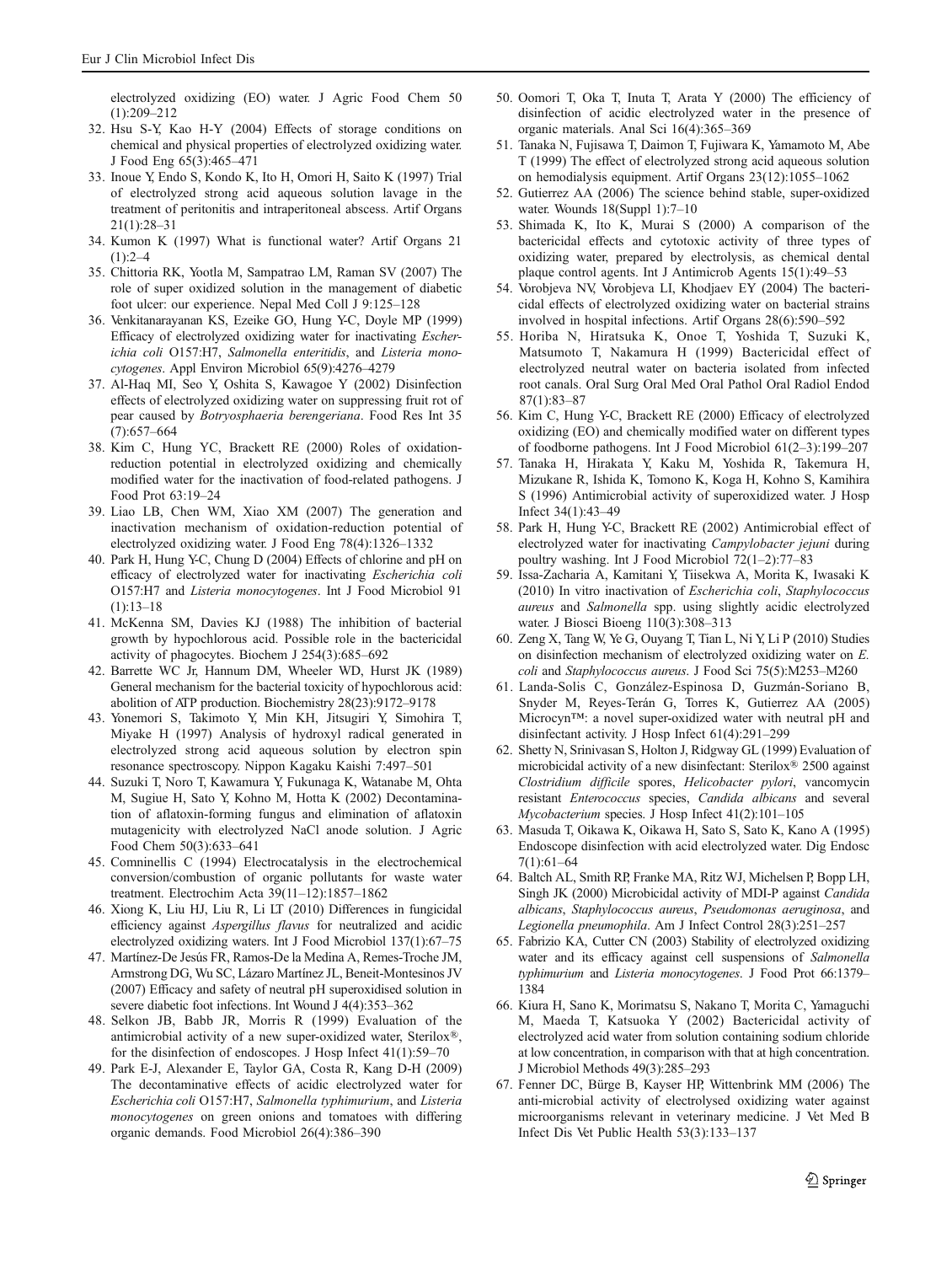- <span id="page-11-0"></span>68. Robinson GM, Lee SWH, Greenman J, Salisbury VC, Reynolds DM (2010) Evaluation of the efficacy of electrochemically activated solutions against nosocomial pathogens and bacterial endospores. Lett Appl Microbiol 50(3):289–294
- 69. Park H, Hung YC, Kim C (2002) Effectiveness of electrolyzed water as a sanitizer for treating different surfaces. J Food Prot 65:1276–1280
- 70. Buck JW, van Iersel MW, Oetting RD, Hung Y-C (2002) In vitro fungicidal activity of acidic electrolyzed oxidizing water. Plant Dis 86(3):278–281
- 71. Loshon CA, Melly E, Setlow B, Setlow P (2001) Analysis of the killing of spores of Bacillus subtilis by a new disinfectant, Sterilox®. J Appl Microbiol 91(6):1051–1058
- 72. Venczel LV, Arrowood M, Hurd M, Sobsey MD (1997) Inactivation of Cryptosporidium parvum oocysts and Clostridium perfringens spores by a mixed-oxidant disinfectant and by free chlorine. Appl Environ Microbiol 63(4):1598–1601
- 73. Thorn RMS, Greenman J, Austin AJ (2005) In vitro method to assess the antimicrobial activity and potential efficacy of novel types of wound dressings. J Appl Microbiol 99(4):895–901
- 74. Iwasawa A, Nakamura Y (1993) Antimicrobial activity of aqua oxidized water. Clin Bacteriol 20:469–473
- 75. Tatsumi H, Kuroda H, Takemoto T, Murai T (1994) Bactericidal effects of aqua oxidation water. Shika Igaku 57:403–407
- 76. Fabrizio KA, Sharma RR, Demirci A, Cutter CN (2002) Comparison of electrolyzed oxidizing water with various antimicrobial interventions to reduce Salmonella species on poultry. Poult Sci 81(10):1598–1605
- 77. Tapper RC, Smith JR, Cocking C, Beech IB (1998) Atomic force microscopy study of the biocidal effect of super-oxidised water, Sterilox. Biofilm 3(1):4
- 78. Zinkevich V, Beech IB, Tapper R, Bogdarina I (2000) The effect of super-oxidized water on Escherichia coli. J Hosp Infect 46 (2):153–156
- 79. Cloete TE, Thantsha MS, Maluleke MR, Kirkpatrick R (2009) The antimicrobial mechanism of electrochemically activated water against Pseudomonas aeruginosa and Escherichia coli as determined by SDS-PAGE analysis. J Appl Microbiol 107(2):379–384
- 80. Nicholson WL, Munakata N, Horneck G, Melosh HJ, Setlow P (2000) Resistance of Bacillus endospores to extreme terrestrial and extraterrestrial environments. Microbiol Mol Biol Rev 64 (3):548–572
- 81. Setlow P (2000) Resistance of bacterial spores. In: Stortz G, Hengge-Aronis R (eds) Bacterial stress responses. ASM Press, Washington, pp 217–230
- 82. Rogers JV, Ducatte GR, Choi YW, Early PC (2006) A preliminary assessment of Bacillus anthracis spore inactivation using an electrochemically activated solution (ECASOL™). Lett Appl Microbiol 43(5):482–488
- 83. Costerton JW, Stewart PS, Greenberg EP (1999) Bacterial biofilms: a common cause of persistent infections. Science 284 (5418):1318–1322
- 84. Mah T-FC, O'Toole GA (2001) Mechanisms of biofilm resistance to antimicrobial agents. Trends Microbiol 9(1):34–39
- 85. Jefferson KK (2004) What drives bacteria to produce a biofilm? FEMS Microbiol Lett 236(2):163–173
- 86. Thantsha MS, Cloete TE (2006) The effect of sodium chloride and sodium bicarbonate derived anolytes, and anolyte–catholyte combination on biofilms. Water SA 32(2):237–242
- 87. Venkitanarayanan KS, Ezeike GO, Hung YC, Doyle MP (1999) Inactivation of Escherichia coli O157:H7 and Listeria monocytogenes on plastic kitchen cutting boards by electrolyzed oxidizing water. J Food Prot 62:857–860
- 88. Hata G, Uemura M, Weine FS, Toda T (1996) Removal of smear layer in the root canal using oxidative potential water. J Endod 22(12):643–645
- 89. Marais JT, Brözel VS (1999) Electro-chemically activated water in dental unit water lines. Br Dent J 187(3):154–158
- 90. Lisle JT, Rose JB (1995) Cryptosporidium contamination of water in the USA and UK: a mini-review. Aqua 44:103–117
- 91. Suzuki T, Itakura J, Watanabe M, Ohta M, Sato Y, Yamaya Y (2002) Inactivation of staphylococcal enterotoxin-A with an electrolyzed anodic solution. J Agric Food Chem 50(1):230–234
- 92. Tagawa M, Yamaguchi T, Yokosuka O, Matsutani S, Maeda T, Saisho H (2000) Inactivation of a hepadnavirus by electrolysed acid water. J Antimicrob Chemother 46(3):363–368
- 93. Morita C, Sano K, Morimatsu S, Kiura H, Goto T, Kohno T, Hong WU, Miyoshi H, Iwasawa A, Nakamura Y, Tagawa M, Yokosuka O, Saisho H, Maeda T, Katsuoka Y (2000) Disinfection potential of electrolyzed solutions containing sodium chloride at low concentrations. J Virol Methods 85(1–2):163–174
- 94. Park GW, Boston DM, Kase JA, Sampson MN, Sobsey MD (2007) Evaluation of liquid- and fog-based application of Sterilox hypochlorous acid solution for surface inactivation of human norovirus. Appl Environ Microbiol 73(14):4463–4468
- 95. Kitano J, Kohno T, Sano K, Morita C, Yamaguchi M, Maeda T, Tanigawa N (2003) A novel electrolyzed sodium chloride solution for the disinfection of dried HIV-1. Bull Osaka Med Coll 48:29–36
- 96. Shimizu Y, Hurusawa T (1992) Antiviral, antibacterial, and antifungal actions of electrolyzed oxidizing water through electrolysis. Dental J 37:1055–1062
- 97. Kakimoto K, Hayashi K, Nakano T, Sano K, Shimokawa T, Nakai M (1997) Effects of electrolytic products of sodium chloride on HIV-1 infectivity and HBs immunoreactivity. Environ Infect 12:1–4
- 98. Imatanaka N, Yamasaki K, Shiraishi K, Kaziwara T, Nakayama T, Arai K (1994) Single dose and 28-day repeated dose oral toxicity studies of superoxidized water in rats. Phamacometrics 48(3):159–171
- 99. Morita C, Nishida T, Ito K (2011) Biological toxicity of acid electrolyzed functional water: effect of oral administration on mouse digestive tract and changes in body weight. Arch Oral Biol 56(4):359–366
- 100. Ohtaki Y (1997) The safety of ESAAS. In: Kenkyukai W (ed) The basic knowledge of ESAAS. Ohmsha, Tokoyo, pp 73–89
- 101. Shiba A, Shiba K (1997) A handbook for electrolyzed acidic water. Igakujohosya, Tokoyo
- 102. Tsuji S, Kawano S, Oshita M, Ohmae A, Shinomura Y, Miyazaki Y, Hiraoka S, Matsuzawa Y, Kamada T, Hori M, Maeda T (1999) Endoscope disinfection using acidic electrolytic water. Endoscopy 31(7):528–535
- 103. Marais JT (2002) Biocompatibility of electrochemically aqueous activated solutions: an animal study. SADJ 57(1):12–16
- 104. Iwasawa A, Nakamura Y (2003) Cytotoxic effect of antiseptics: comparison in vitro. In vivo examination of strong acidic electrolyzed water, povidone–iodine, chlorhexidine and benzalkonium chloride. Kansenshogaku Zasshi 77(5):316–322
- 105. Shimmura S, Matsumoto K, Yaguchi H, Okuda T, Miyajima S, Negi A, Shimazaki J, Tsubot K (2000) Acidic electrolysed water in the disinfection of the ocular surface. Exp Eye Res 70(1):1–6
- 106. Katsuragi H, Suzuki A, Nagaso K, Okamura K, Saito K (1996) Cytotoxicity of aqua-oxidized water. Jpn J Oral Biol 38:57–64
- 107. Serper A, Calt S, Dogan AL, Guc D, Ozçelik B, Kuraner T (2001) Comparison of the cytotoxic effects and smear layer removing capacity of oxidative potential water, NaOCl and EDTA. J Oral Sci 43(4):233–238
- 108. Ayebah B, Hung Y-C (2005) Electrolyzed water and its corrosiveness on various surface materials commonly found in food processing facilities. J Food Process Eng 28(3):247–264
- 109. Sekiya S, Ohmori K, Harii K (1997) Treatment of infectious skin defects or ulcers with electrolyzed strong acid aqueous solution. Artif Organs 21(1):32–38